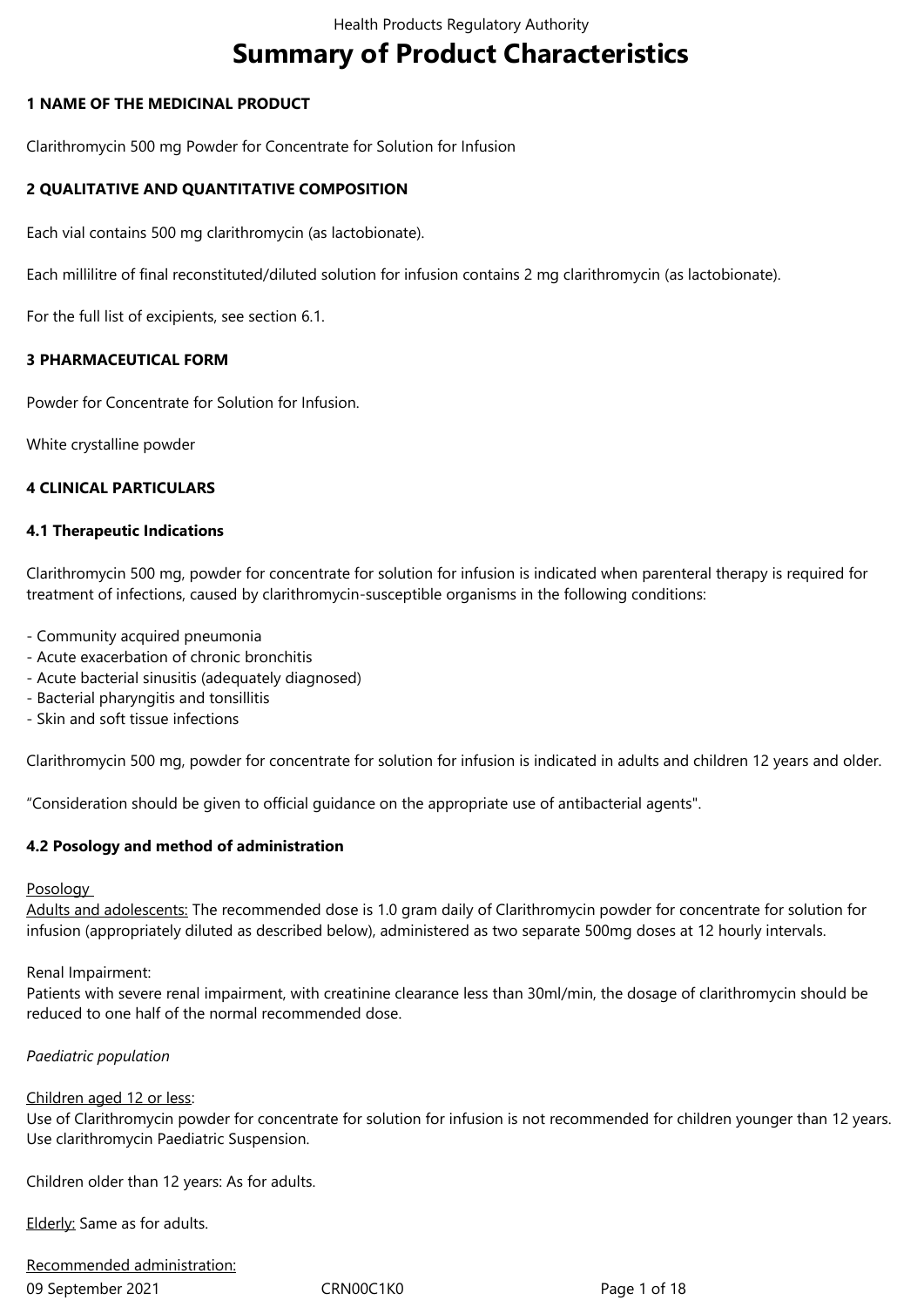Clarithromycin 500 mg, powder for concentrate for solution for infusion should be administered into one of the larger proximal veins as an IV infusion over 60 minutes, using a solution concentration of about 2mg/ml.

Clarithromycin should not be given as a bolus or an intramuscular injection.

## Method of administration

For intravenous administration only.

Clarithromycin may be given for 2 to 5 days by intravenous infusion, however, patients should be switched to the oral therapy should longer term treatment be required.

# **4.3 Contraindications**

Hypersensitivity to the active substance or macrolide antibiotic drugs or to any of the excipients listed in section 6.1.

Concomitant administration of clarithromycin and ergotamine or dihydroergotamine is contraindicated, as this may result in ergot toxicity. (see section 4.5).

Concomitant administration of clarithromycin and oral midazolam is contraindicated (see section 4.5).

Concomitant administration of Clarithromycin and any of the following drugs is contraindicated: astemizole, cisapride, domperidone, pimozide and terfenadine as this may result in QT prolongation and cardiac arrhythmias including ventricular tachycardia, ventricular fibrillation and Torsade de Pointes (see section 4.5).

Clarithromycin should not be given to patients with history of QT prolongation (congenital or documented acquired QT prolongation) or ventricular cardiac arrhythmia, including torsades de pointe (see sections 4.4 and 4.5).

Concomitant administration with ticagrelor or ranolazine is contraindicated.

Clarithromycin should not be used concomitantly with HMG-CoA reductase inhibitors (statins), that are extensively metabolized by CYP3A4, (lovastatin or simvastatin), due to the increased risk of myopathy, including rhabdomyolysis (see section 4.5). Treatment with these agents should be discontinued during clarithromycin treatment (see section 4.4).

Clarithromycin should not be given to patients with electrolyte disturbances (hypokalaemia or hypomagnesaemia, due to the risk of prolongation of the QT interval.

Clarithromycin should not be used in patients who suffer from severe hepatic failure in combination with renal impairment.

Clarithromycin should not be used concomitantly in patients taking colchicine (see sections 4.4 and 4.5).

Concomitant administration of clarithromycin and lomitapide is contraindicated (see section 4.5).

# **4.4 Special warnings and precautions for use**

# Cardiovascular Events

Prolonged cardiac repolarisation and QT interval, imparting a risk of developing cardiac arrhythmia and torsade de pointes, have been seen in treatment with macrolides including clarithromycin (see section 4.8). Therefore as the following situations may lead to an increased risk for ventricular arrhythmias (including torsade de pointes), clarithromycin should be used with caution in the following patients;

- Patients with coronary artery disease, severe cardiac insufficiency, conduction disturbances or clinically relevant bradycardia
- Patients with electrolyte disturbances such as hypomagnesaemia. Clarithromycin must not be given to patients with hypokalaemia (see section 4.3)
- Patients concomitantly taking other medicinal products associated with QT prolongation (see section 4.5).
- Concomitant administration of clarithromycin with astemizole, cisapride, pimozide and terfendine is contraindicated (see section 4.3).

Clarithromycin must not be used in patients with congenital or documented acquired QT prolongation or history of ventricular arrhythmia (see section 4.3).

09 September 2021 CRN00C1K0 Page 2 of 18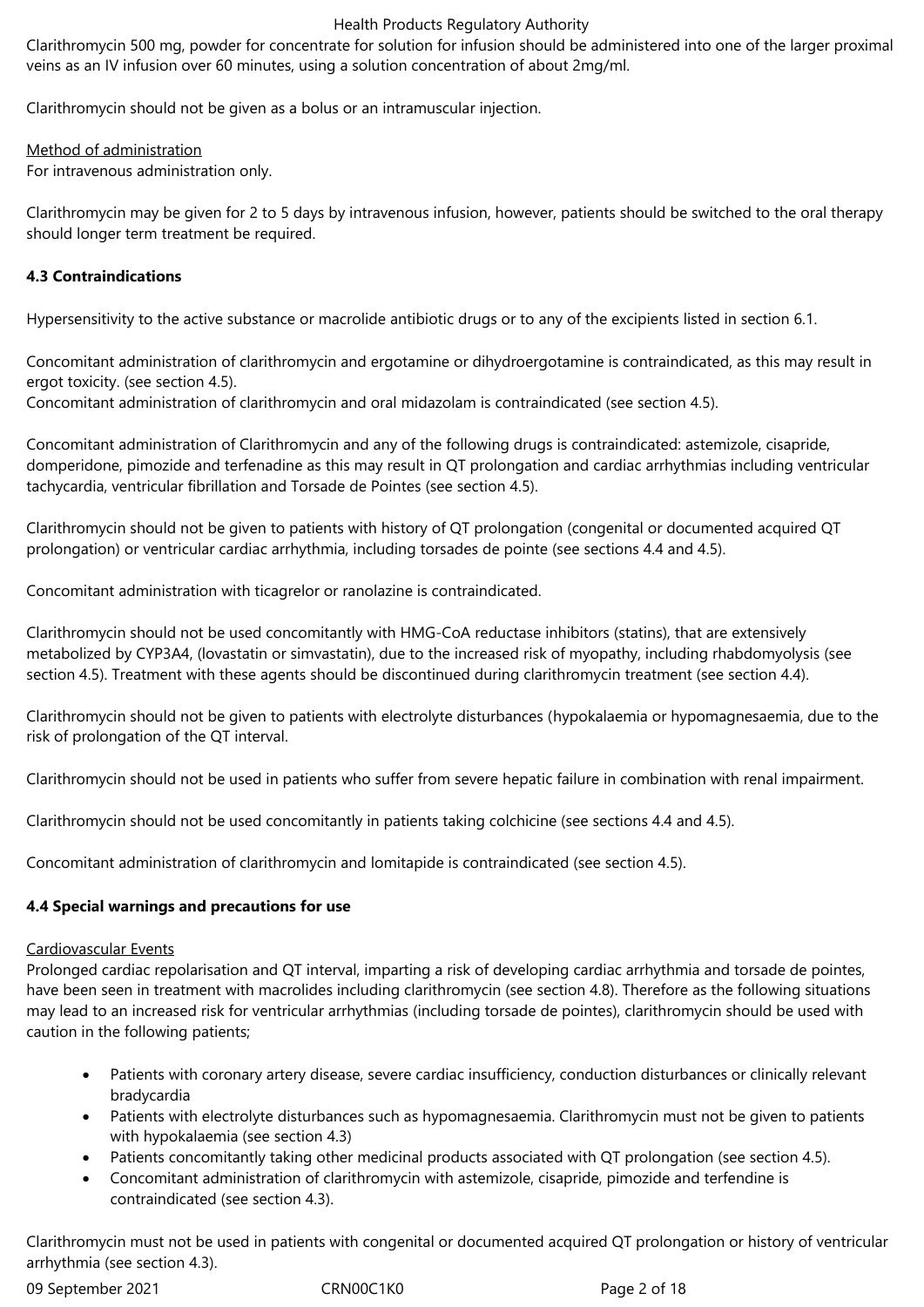Epidemiological studies investigating the risk of adverse cardiovascular outcomes with macrolides have shown variable results. Some observational studies have identified a rare short-term risk of arrhythmia, myocardial infarction and cardiovascular mortality associated with macrolides including clarithromycin. Consideration of these findings should be balanced with treatment benefits when prescribing clarithromycin.

## Use in pregnancy

The physician should not prescribe clarithromycin to pregnant women without carefully weighing the benefits against risk, particularly during the first three months of pregnancy (see section 4.6).

# Renal and hepatic impairment

Caution is advised in patients with moderate to severe renal insufficiency (see section 4.2).

Clarithromycin is principally excreted by the liver. Therefore caution should be exercised in administering this antibiotic to patients with impaired hepatic function. Caution should also be exercised when administering clarithromycin to patients with moderate to severe renal impairment (see section 4.2).

Hepatic dysfunction, including increased liver enzymes, and hepatocellular and/or cholestatic hepatitis, with or without jaundice, has been reported with clarithromycin. This hepatic dysfunction may be severe and is usually reversible. Cases of fatal hepatic failure (see section 4.8) have been reported. Some patients may have had pre-existing hepatic disease or may have been taking other hepatotoxic medicinal products. Patients should be advised to stop treatment and contact their doctor if signs and symptoms of hepatic disease develop, such as anorexia, jaundice, dark urine, pruritus, or tender abdomen.

## Antibiotic-associated diarrhea

Pseudomembranous colitis has been reported with nearly all antibacterial agents, including macrolides, and may range in severity from mild to life-threatening. Clostridium difficile associated diarrhoea (CDAD) has been reported with use of nearly all antibacterial agents including clarithromycin, and may range in severity from mild diarrhoea to fatal colitis. Treatment with antibacterial agents alters the normal flora of the colon, which may lead to overgrowth of C. difficile.

"CDAD must be considered in all patients who present with diarrhoea following antibiotic use. Careful medical history is necessary since CDAD has been reported to occur over two months after the administration of antibacterial agents" Therefore, discontinuation of clarithromycin therapy should be considered regardless of the indication. Microbial testing should be performed and adequate treatment initiated. Drugs inhibiting peristalsis should be avoided.

Exacerbation of symptoms of myasthenia gravis has been reported in patients receiving clarithromycin therapy.

# Colchicine

There have been post-marketing reports of colchicine toxicity, with concomitant use of clarithromycin and colchicine, especially in the elderly, some of which occurred in patients with renal insufficiency. Deaths have been reported in some such patients (see Section 4.5).

## Drug interactions

Caution is advised regarding concomitant administration of clarithromycin and triazolobenzodiazepines, such as triazolam, and midazolam (see section 4.5).

Caution is advised regarding concomitant administration of clarithromycin with other ototoxic drugs, especially with aminoglycosides. Monitoring of vestibular and auditory function should be carried out during and after treatment.

## Pneumonia

In view of the emerging resistance of Streptococcus pneumoniae to macrolides, it is important that sensitivity testing be performed when prescribing clarithromycin for community-acquired pneumonia. In hospital-acquired pneumonia, clarithromycin should be used in combination with additional appropriate antibiotics.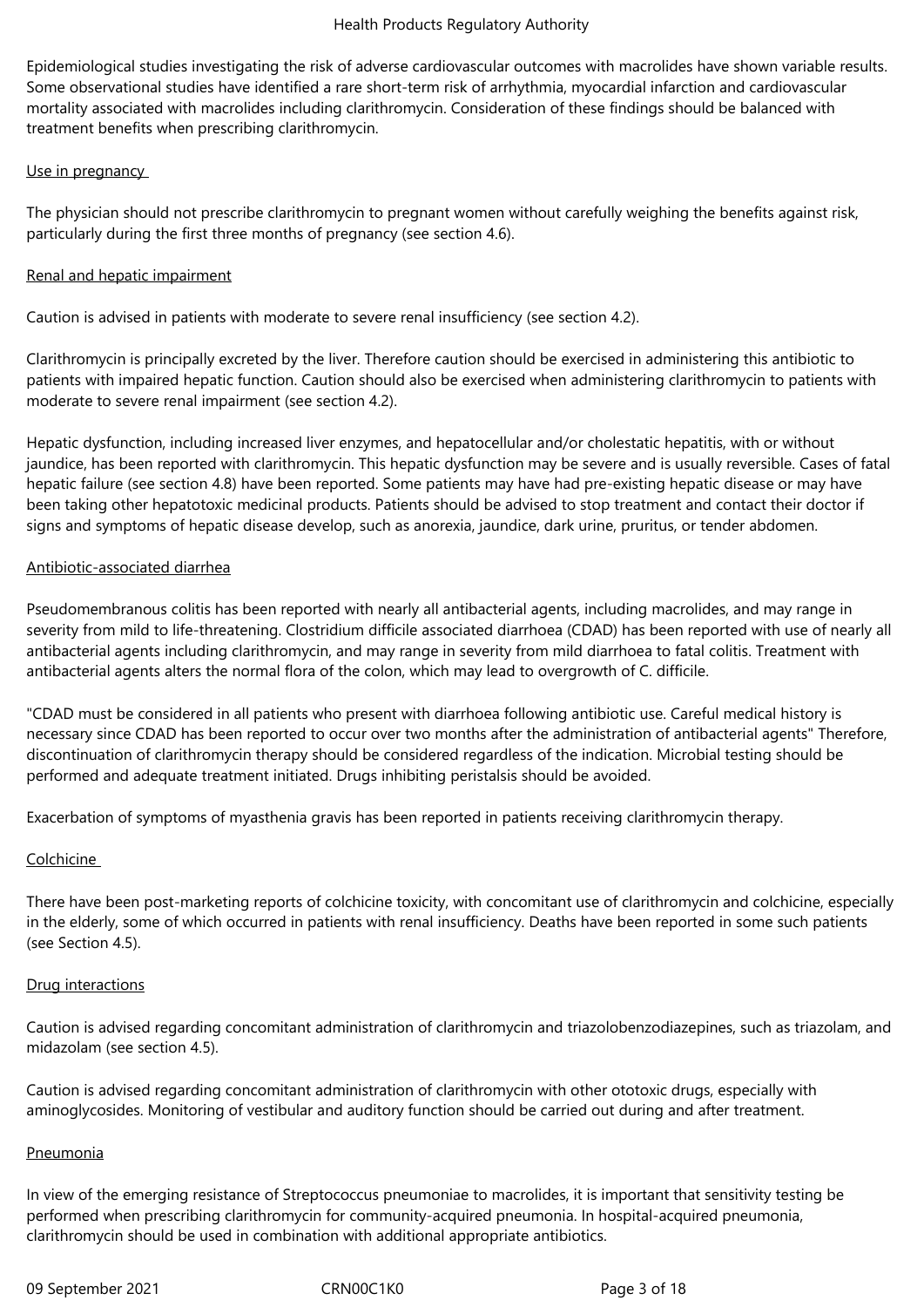## Skin and soft tissue infections

Skin and soft tissue infections of mild to moderate severity: These infections are most often caused by Staphylococcus aureus and Streptococcus pyogenes, both of which may be resistant to macrolides. Therefore, it is important that sensitivity testing be performed. In cases where beta–lactam antibiotics cannot be used (e.g. allergy), other antibiotics, such as clindamycin, may be the drug of first choice. Currently, macrolides are only considered to play a role in some skin and soft tissue infections, such as those caused by Corynebacterium minutissimum (erythrasma), acne vulgaris, and erysipelas and in situations where penicillin treatment cannot be used.

## Hypersensitivity

In the event of severe acute hypersensitivity reactions, such as anaphylaxis, severe cutaneous adverse reactions (SCAR) (e.g. Acute generalised exanthematous pustulosis (AGEP), Stevens-Johnson Syndrome, toxic epidermal necrolysis and drug rash with eosinophilia and systemic symptoms (DRESS)), clarithromycin therapy should be discontinued immediately and appropriate treatment should be urgently initiated.

Clarithromycin should be used with caution when administered concurrently with medications that induce the cytochrome CYP3A4 enzyme (see section 4.5).

## HMG-CoA reductase inhibitors

Concomitant use of clarithromycin with lovastatin or simvastatin is contraindicated (see section 4.3). As with other macrolides, clarithromycin has been reported to increase concentrations of HMGCoA reductase inhibitors (see section 4.5). Rare reports of rhabdomyolysis have been reported in patients taking these drugs concomitantly. Patients should be monitored for signs and symptoms of myopathy. Rare reports of rhabdomyolysis have also been reported in patients taking atorvastatin or rosuvastatin concomitantly with clarithromycin. When used with clarithromycin, atorvastatin or rosuvastatin should be administered in the lowest possible doses. Adjustment of the statin dose or use of a statin that is not dependent on CYP3A metabolism (e.g. fluvastatin or pravastatin) should be considered.

## Oral hypoglycaemic agents/Insulin

The concomitant use of clarithromycin and oral hypoglycaemic agents and/or insulin can result in significant hypoglycaemia. With certain hypoglycaemic drugs such as nateglinide, pioglitazone, repaglinide and rosiglitazone, inhibition of CYP3A enzyme by clarithromycin may be involved and could cause hypoglycaemia when used concomitantly. Careful monitoring of glucose is recommended.

## Oral anticoagulants

There is a risk of serious haemorrhage and significant elevations in International Normalized Ratio (INR) and prothrombin time when clarithromycin is co-administered with warfarin (see section 4.5). INR and prothrombin times should be frequently monitored while patients are receiving clarithromycin and oral anticoagulants concurrently.

Caution should be exercised when clarithromycin is co-administered with direct acting oral anticoagulants such as dabigatran, rivaroxaban and apixaban, particularly to patients at high risk of bleeding (see section 4.5).

## Long term use and resistance

Use of any antimicrobial therapy, such as clarithromycin, to treat H. pylori infection may select for drug-resistant organisms.

Long-term use may, as with other antibiotics, result in colonisation with increased numbers of non-susceptible bacteria and fungi. If superinfections occur, appropriate therapy should be instituted.

Attention should be paid to the possibility of cross resistance between clarithromycin and other macrolide drugs, as well as lincomycin and clindamycin.

## **4.5 Interaction with other medicinal products and other forms of interactions**

The use of the following drugs is strictly contraindicated due to the potential for severe drug interaction effects:

| 09 September 2021 | CRN00C1 |
|-------------------|---------|
|                   |         |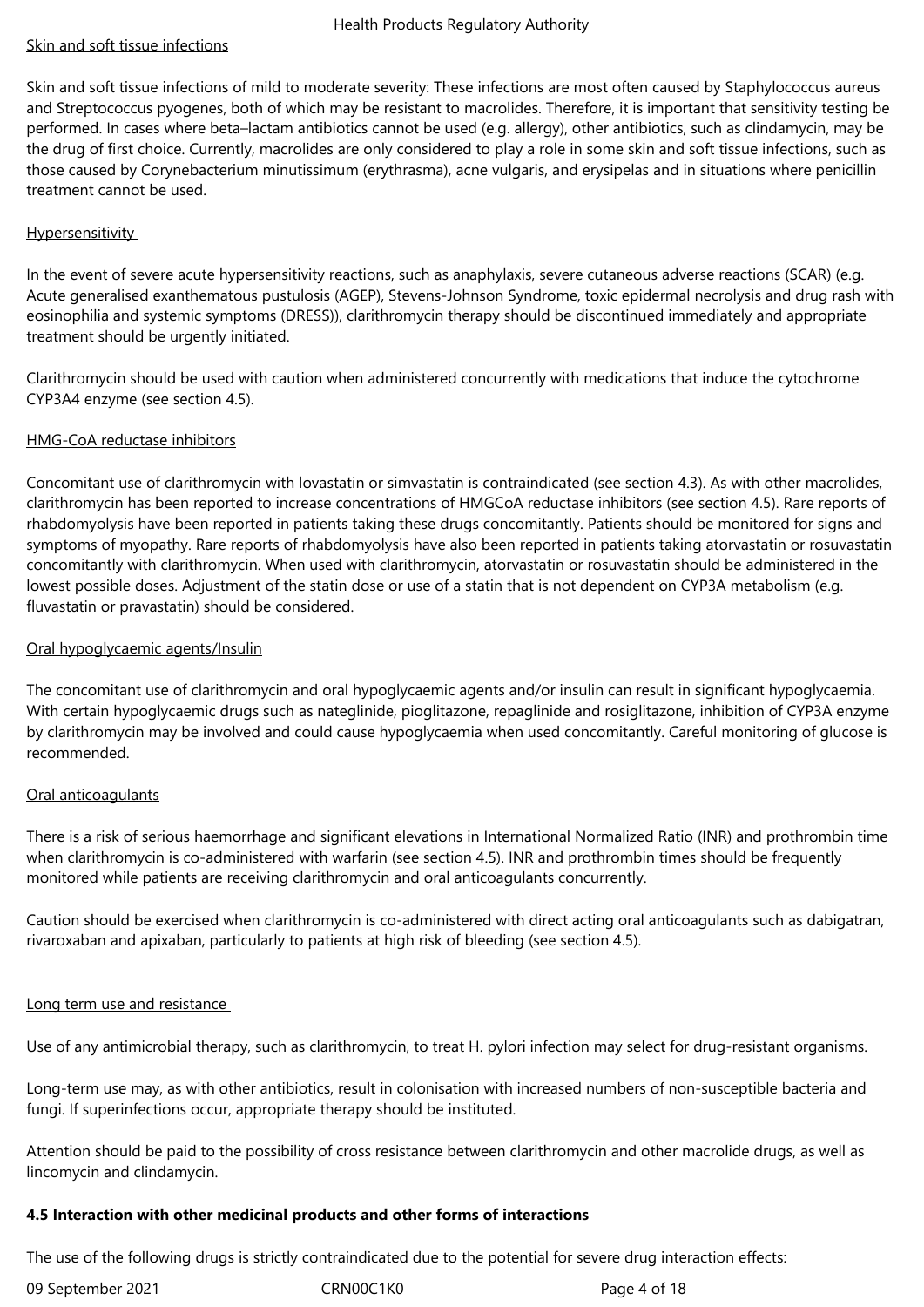# **Cisapride, domperidone, pimozide, astemizole and terfenadine:**

Clarithromycin is considered to be an inhibitor of cisapride and terfenadine metabolism with a twofold up to three-fold increase of terfenadine plasma levels. Elevated cisapride levels have been reported in patients receiving clarithromycin and cisapride concomitantly. This may result in QT prolongation and cardiac arrhythmias including ventricular tachycardia, ventricular fibrillation, and torsades de pointes. Similar symptoms have been reported in patients taking pimozide and clarithromycin concomitantly. Concomitant administration of clarithromycin and terfenadine, cisapride, pimozide and astemizole is contraindicated (see section 4.3).

Macrolides have been reported to alter the metabolism of terfenadine resulting in increased levels of terfenadine which has occasionally been associated with cardiac arrhythmias, such as QT prolongation, ventricular tachycardia, ventricular fibrillation and torsades de pointes (see section 4.3). In one study in 14 healthy volunteers, the concomitant administration of clarithromycin and terfenadine resulted in 2- to 3-fold increase in the serum level of the acid metabolite of terfenadine and in prolongation of the QT interval which did not lead to any clinically detectable effect. Similar effects have been observed with concomitant administration of astemizole and other macrolides.

## **Ergotamine/dihydroergotamine:**

Post-marketing reports indicate that co-administration of clarithromycin with ergotamine or dihydroergotamine has been associated with acute ergot toxicity characterized by vasospasm and ischaemia of the extremities and other tissues including the central nervous system. Concomitant administration of clarithromycin and these medicinal products is contraindicated (see section 4.3).

## **Effects of other medicinal products on clarithromycin**

Drugs that are CYP3A inducers (such as rifampicine, phenytoin, carbamazepine, phenobarbital, products containing St. John Wort) may induce the metabolism of clarithromycin. This may result in sub-therapeutic levels of clarithromycin leading to reduced efficacy. If clarithromycin is clearly indicated, it may be necessary to increase the dose of clarithromycin, and closely monitor its efficacy and safety. Further, it might be necessary to monitor the plasma levels of the CYP3A inducer, which could be increased owing to the inhibition of CYP3A by clarithromycin (see also relevant Summary of Product Characteristics of the administered CYP3A inducer).

Concomitant administration of rifabutin and clarithromycin resulted in an increase in rifabutin and decrease in clarithromycin serum levels, together with an increased risk of uveitis.

The following drugs are known or suspected to affect circulating concentrations of clarithromycin; clarithromycin dosage adjustment or consideration of alternative treatments may be required.

## **Efavirenz, nevirapine, rifampicin, rifabutin and rifapentine**

Strong inducers of the cytochrome P450 metabolism system such as efavirenz, nevirapine, rifampicin, rifabutin, and rifapentine may accelerate the metabolism of clarithromycin and thus lower the plasma levels of clarithromycin, while increasing those of 14-(R)-hydroxy-clarithromycin (14-OH-clarithromycin), a metabolite that is also microbiologically active. Since the microbiological activities of clarithromycin and 14-OH-clarithromycin are different for different bacteria, the intended therapeutic effect could be impaired during concomitant administration of clarithromycin and enzyme inducers.

A 39% reduction in AUC for clarithromycin and a 34% increase in AUC for the active 14-OHhydroxy metabolite have been seen when clarithromycin was used concomitantly with the CYP3A4 inducer efavirenz.

## **Etravirine**

Clarithromycin exposure was decreased by etravirine; however, concentrations of the active metabolite, 14-OH-clarithromycin, were increased. Because 14-OH-clarithromycin has reduced activity against Mycobacterium avium complex (MAC), overall activity against this pathogen may be altered; therefore alternatives to clarithromycin should be considered for the treatment of MAC.

## **Fluconazole**

Concomitant administration of fluconazole 200 mg daily and clarithromycin 500 mg twice daily to 21 healthy volunteers led to increases in the mean steady-state minimum clarithromycin concentration (Cmin) and area under the curve (AUC) of 33% and 18% respectively. Steady state concentrations of the active metabolite 14-OH-clarithromycin were not significantly affected by concomitant administration of fluconazole. No clarithromycin dose adjustment is necessary.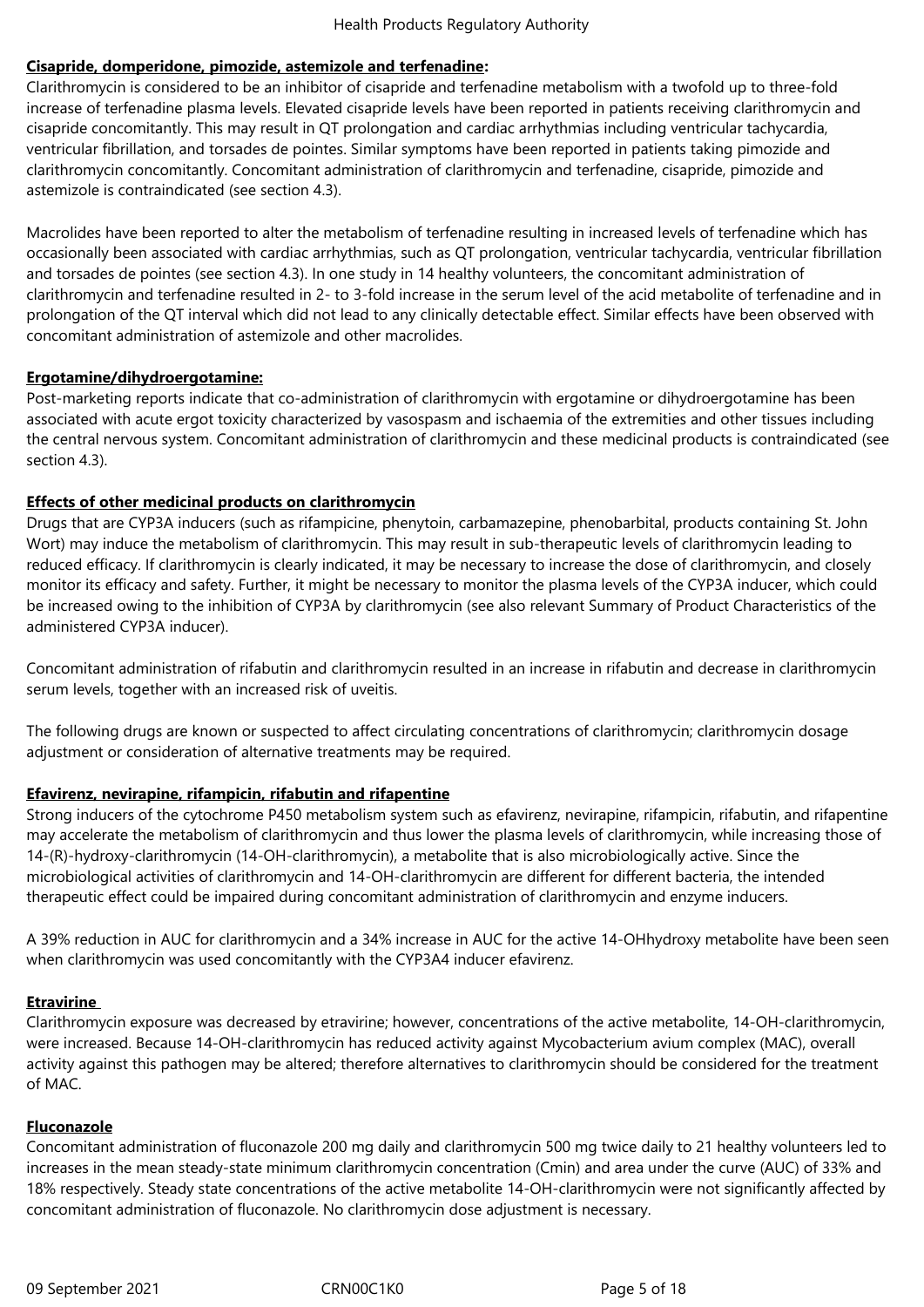#### **Ritonavir**

A pharmacokinetic study demonstrated that the concomitant administration of ritonavir 200 mg every eight hours and clarithromycin 500 mg every 12 hours resulted in a marked inhibition of the metabolism of clarithromycin. The clarithromycin Cmax, increased by 31%, Cmin increased 182% and AUC increased by 77%, with concomitant administration of ritonavir. An essentially complete inhibition of the formation of 14 -OH-clarithromycin was noted .Because of the large therapeutic window for clarithromycin, no dosage reduction should be necessary in patients with normal renal function. However, for patients with renal impairment, the following dosage adjustments should be

considered: For patients with creatinine clearance CLCR of 30 to 60 ml/min (0.5 – 1 ml/s) the dose of clarithromycin should be reduced by 50%.For patients with creatinine clearance CLCR of <30 ml/min (<0.5 ml/s) the dose of clarithromycin should be decreased by 75%. Doses of clarithromycin greater than 1 gm/day should not be coadministered with ritonavir.

Similar dose adjustments should be considered in patients with reduced renal function when ritonavir is used as a pharmacokinetic enhancer with other HIV protease inhibitors including atazanavir and saquinavir (see section below, Bi-directional drug interactions).

## **Effects of clarithromycin on other medicinal products CYP3A-based interactions**

Co-administration of clarithromycin, known to inhibit CYP3A, and a drug primarily metabolised by CYP3A may be associated with elevations in drug concentrations that could increase or prolong both therapeutic and adverse effects of the concomitant drug.

Clarithromycin should be used with caution in patients receiving drugs known to be CYP3A substrates, especially if the CYP3A substrate has a narrow safety margin (e.g. carbamazepine) and/or the substrate is extensively metabolised by this enzyme. Dosage adjustments may be considered, and when possible, serum concentrations of drugs primarily metabolised by CYP3A should be monitored closely in patients concurrently receiving clarithromycin.

The following drugs or drug classes are known or suspected to be metabolised by the same CYP3A isozyme: alprazolam, astemizole, carbamazepine, cilostazol, cisapride, ciclosporin, disopyramide, ergot alkaloids, lovastatin, ibrutinib, methylprednisolone, midazolam, omeprazole, oral anticoagulants (e.g. warfarin, rivaroxaban,apixaban), atypical antipsychotics (e.g. quetiapine) and other drugs such as: pimozide, quinidine, rifabutin, sildenafil, simvastatin, sirolimus, tacrolimus, terfenadine, triazolam and vinblastine. Drugs interacting by similar mechanisms through other isozymes within the cytochrome P450 system include phenytoin, theophylline and valproate.

## **Antiarrhythmics**

There have been post-marketed reports of Torsades de pointes occurring with the concurrent use of clarithromycin and quinidine or disopyramid. Electrocardiograms should be monitored for QTc prolongation during co-administration of clarithromycin with these drugs. Serum levels of quinidine and disopyramid should be monitored during clarithromycin therapy. A dose adjustment may be necessary. If clarithromycin is given to patients who are treated with other products which may prolong QT interval, cautions should be exercised (see section 4.4).

## **Omeprazole**

Although the plasma concentrations of clarithromycin and omeprazole may be increased when they are administered concurrently, no dose adjustment is necessary. Clarithromycin (500 mg every 8 hours) was given in combination with omeprazole (40 mg daily) to healthy adult subjects. The steady-state plasma concentrations of omeprazole were increased (Cmax, AUC0-24, and t1/2 increased by 30%, 89%, and 34%, respectively), by the concomitant administration of clarithromycin. The mean 24-hour gastric pH value was 5.2 when omeprazole was administered alone and 5.7 when omeprazole was co-administered with clarithromycin.

Increased plasma concentrations of clarithromycin may also occur when it is coadministered with antacids or ranitidine. No adjustment to the dosage is necessary.

## **Sildenafil, tadalafil and vardenafil**

Each of these phosphodiesterase inhibitors is metabolised, at least in part, by CYP3A, and CYP3A may be inhibited by concomitantly administered clarithromycin. Co-administration of clarithromycin with sildenafil, tadalafil or vardenafil would likely result in increased phosphodiesterase inhibitor exposure. Reduction of sildenafil, tadalafil and vardenafil dosages should be considered when these drugs are co-administered with clarithromycin.

# **Theophylline, carbamazepine**

09 September 2021 CRN00C1K0 Page 6 of 18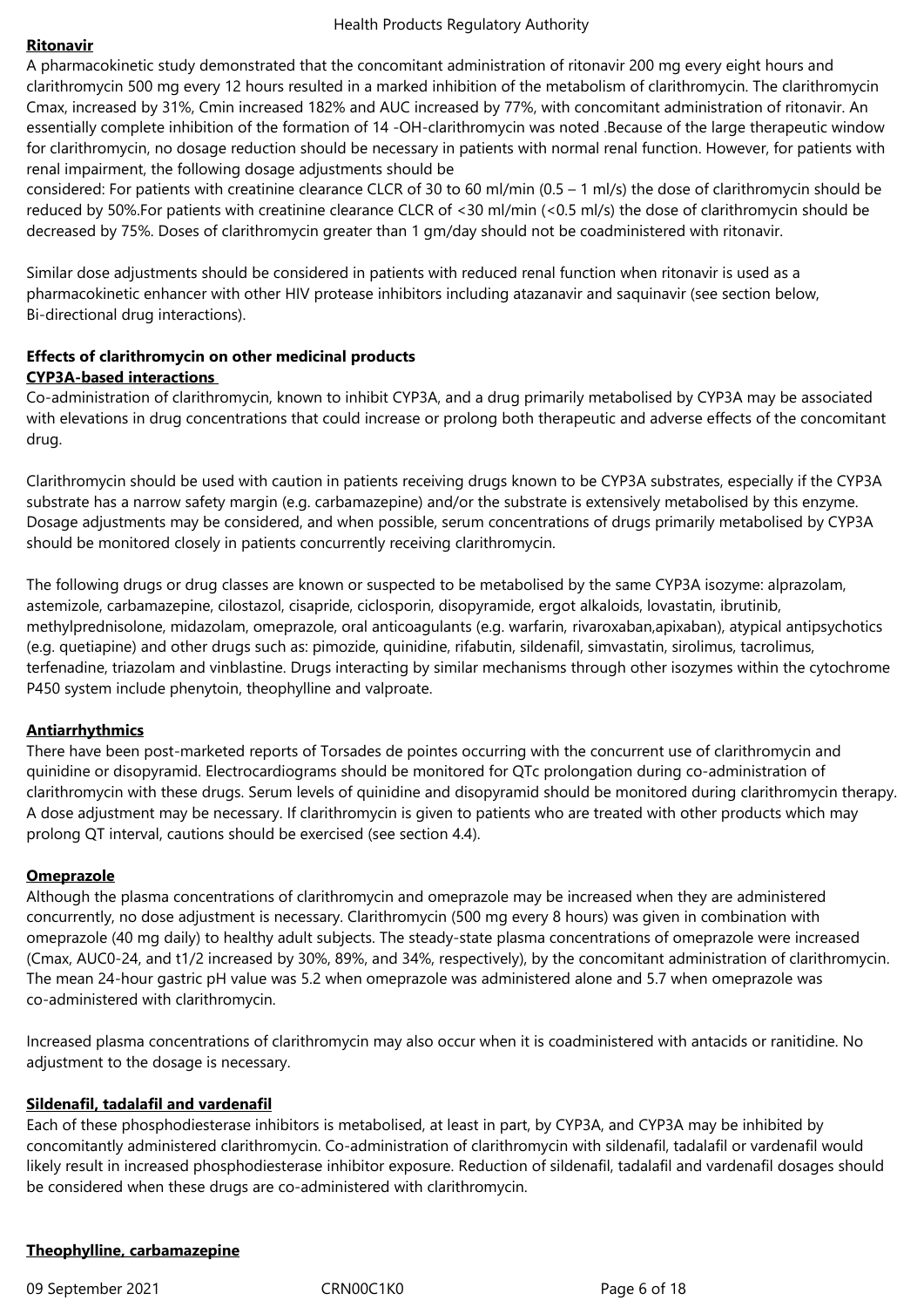Results of clinical studies indicate that there was a modest but statistically significant ( $p \le 0.05$ ) increase of circulating theophylline or carbamazepine levels when either of these drugs were administered concomitantly with clarithromycin. Dose reduction may need to be considered.

# **Tolterodine**

The primary route of metabolism for tolterodine is via the 2D6 isoform of cytochrome P450 (CYP2D6). However, in a subset of the population devoid of CYP2D6, the identified pathway of metabolism is via CYP3A. In this population subset, inhibition of CYP3A results in significantly higher serum concentrations of tolterodine. A reduction in tolterodine dosage may be necessary in the presence of CYP3A inhibitors, such as clarithromycin in the CYP2D6 poor metabolizer population.

## **Triazolobenzodiazepines (e.g., alprazolam, midazolam, triazolam)**

When midazolam was co-administered with clarithromycin tablets (500 mg twice daily), midazolam AUC was increased 2.7-fold after intravenous administration of midazolam and 7-fold after oral administration. Concomitant administration of oral midazolam and clarithromycin should be avoided. In intravenous midazolam is co-administered with clarithromycin, the patient must be closely monitored to allow dose adjustment. The same precautions should also apply to other benzodiazepines metabolised via CYP3A4, including triazolam and alprazolam. For benzodiazepines which are not dependent on CYP3A4 for their elimination (temazepam, nitrazepam, lorazepam), a clinically important interaction with clarithromycin is unlikely.

There have been post-marketing reports of drug interactions and central nervous system (CNS) effects (e.g.somnolence and confusion) with the concomitant use of clarithromycin and triazolam. Monitoring the patient for increased CNS pharmacological effects is suggested.

# **Direct acting oral anticoagulants (DOACs)**

The DOAC dabigatran is a substrate for the efflux transporter P-gp. Rivaroxaban and apixaban are metabolised via CYP3A4 and are also substrates for P-gp. Caution should be exercised when clarithromycin is co-administered with these agents particularly to patients at high risk of bleeding (see section 4.4).

Concomitant administration of clarithromycin with lomitapide is contraindicated due the potential for markedly increased transaminases (see section 4.3).

## **Other drug interactions**

## **Colchicine**

Colchicine is a substrate for both CYP3A and the efflux transporter, P-glycoprotein (Pgp). Clarithromycin and other macrolides are known to inhibit CYP3A and Pgp. When clarithromycin and colchicine are administered together, inhibition of Pgp and/or CYP3A by clarithromycin may lead to increased exposure to colchicine (see section 4.3 and 4.4).

## **Digoxin**

Digoxin is thought to be a substrate for the efflux transporter, P-glycoprotein (Pgp). Clarithromycin is known to inhibit Pgp. When clarithromycin and digoxin are administered together, inhibition of Pgp by clarithromycin may lead to increased exposure to digoxin. Elevated digoxin serum concentrations in patients receiving clarithromycin and digoxin concomitantly have also been reported in post marketing surveillance. Some patients have shown clinical signs consistent with digoxin toxicity, including potentially fatal arrhythmias. Serum digoxin concentrations should be carefully monitored while patients are receiving digoxin and clarithromycin simultaneously.

## **Zidovudine**

Simultaneous oral administration of clarithromycin tablets and zidovudine to HIV infected adults may result in decreased steady-state zidovudine concentrations. Because clarithromycin appears to interfere with the absorption of simultaneously administered oral zidovudine, this interaction can be largely avoided by staggering the doses of clarithromycin and zidovudine to allow for a 4-hour interval between each medication. This interaction does not appear to occur in paediatric HIV-infected patients taking clarithromycin suspension with zidovudine or dideoxyinosine. This interaction is unlikely when clarithromycin is administered via intravenous infusion.

## **Phenytoin and Valproate**

There have been spontaneous or published reports of interactions of CYP3A inhibitors, including clarithromycin with drugs not thought to be metabolised by CYP3A (e.g. phenytoin and valproate). Serum level determinations are recommended for these drugs when administered concomitantly with clarithromycin. Increased serum levels have been reported.

# **Bi-directional drug interactions**

09 September 2021 CRN00C1K0 Page 7 of 18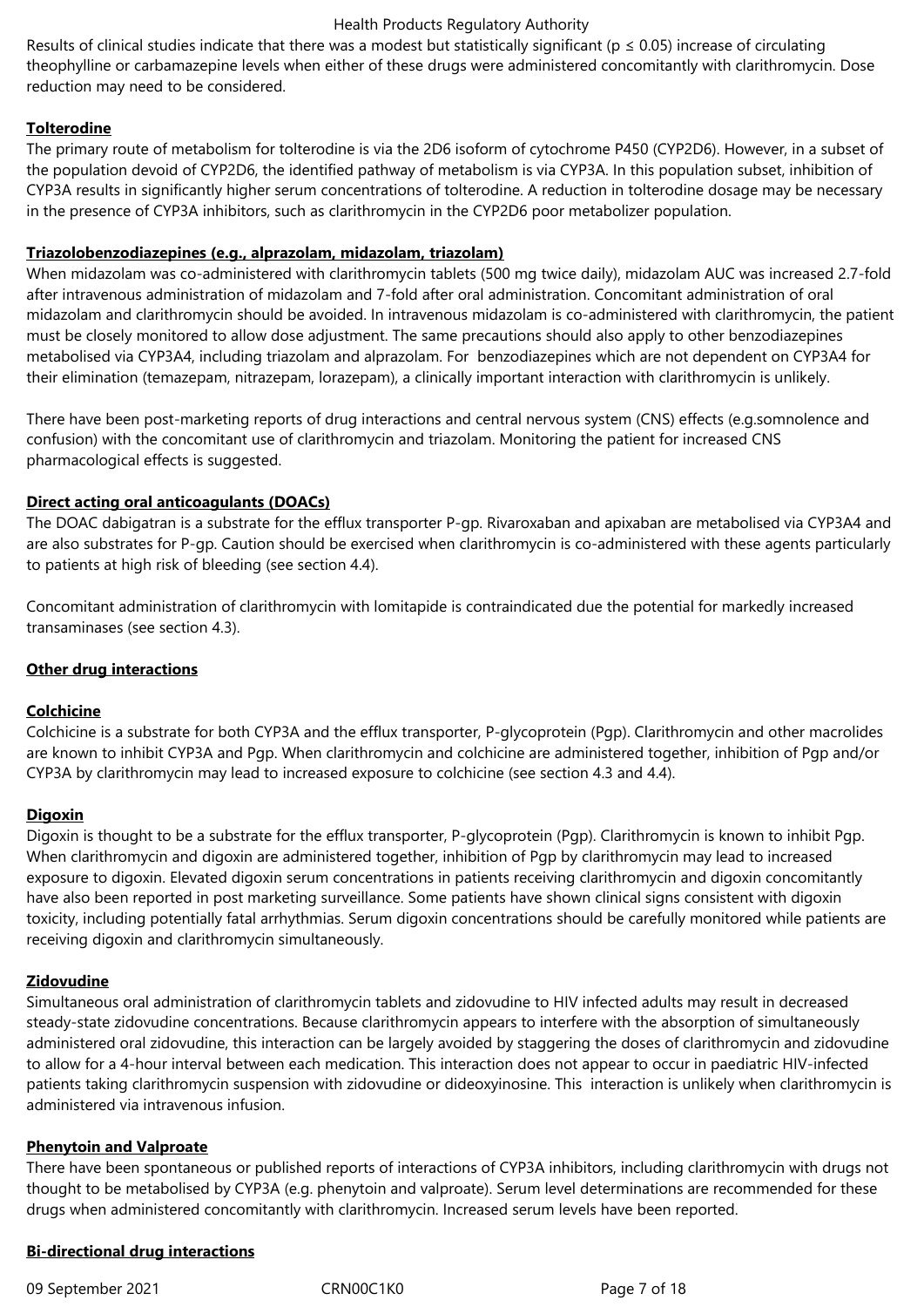## **Atazanavir**

Both clarithromycin and atazanavir are substrates and inhibitors of CYP3A, and there is evidence of a bi-directional drug interaction. Co-administration of clarithromycin (500 mg twice daily) with atazanavir (400 mg once daily) resulted in a 2-fold increase in exposure to clarithromycin and a 70% decrease in exposure to 14-OHclarithromycin, with a 28% increase in the AUC of atazanavir. Because of the large therapeutic window for clarithromycin, no dosage reduction should be necessary in patients with normal renal function. For patients with moderate renal function

(creatinine clearance 30 to 60 mL/min), the dose of clarithromycin should be decreased by 50%. For patients with creatinine clearance <30 mL/min, the dose of clarithromycin should be decreased by 75% using an appropriate clarithromycin formulation. Doses of clarithromycin greater than 1000 mg per day should not be coadministered with protease inhibitors.

## **Calcium Channel Blockers**

Caution is advised regarding the concomitant administration of clarithromycin and calcium channel blockers metabolized by CYP3A4 (e.g. verapamil, amlodipine, diltiazem) due to the risk of hypotension. Plasma concentrations of clarithromycin as well as calcium channel blockers may increase due to the interaction. Hypotension, bradyarrhythmias and lactic acidosis have been observed in patients taking clarithromycin and verapamil concomitantly.

## **Itraconazole**

Both clarithromycin and itraconazole are substrates and inhibitors of CYP3A, leading to a bidirectional drug interaction. Clarithromycin may increase the plasma levels of itraconazole, while itraconazole may increase the plasma levels of clarithromycin. Patients taking itraconazole and clarithromycin concomitantly should be monitored closely for signs or symptoms of increased or prolonged pharmacologic effect.

## **Saquinavir**

Both clarithromycin and saquinavir are substrates and inhibitors of CYP3A, and there is evidence of a bi-directional drug interaction. Concomitant administration of clarithromycin (500 mg bid) and saquinavir (soft gelatin capsules, 1200 mg three times daily) to 12 healthy volunteers resulted in steady-state AUC and Cmax values of saquinavir which were 177% and 187% higher than those seen with saquinavir alone. Clarithromycin AUC and Cmax values were approximately 40% higher than those seen with clarithromycin alone. No dose adjustment is required when the two drugs are coadministered for a limited time at the doses/formulations studied. Observations from drug interaction studies using the soft gelatin capsule formulation may not be representative of the effects seen using the saquinavir hard gelatin capsule. Observations from drug interaction studies performed with saquinavir alone may not be representative of the effects seen with the saquinavir /ritonavir therapy. When saquinavir is coadministered with ritonavir, consideration should be given to the potential effects of ritonavir on clarithromycin (see Section 4.5-Ritonavir).

Patients taking oral contraceptives should be warned that if diarrhoea, vomiting or breakthrough bleeding occur there is a possibility of contraceptive failure.

# **HMG-CoA reductase inhibitors**

Concomitant use of clarithromycin with lovastatin or simvastatin is contraindicated (see 4.3) as these statins are extensively metabolized by CYP3A4 and concomitant treatment with clarithromycin increases their plasma concentration, which increases the risk of myopathy, including rhabdomyolysis. Reports of rhabdomyolysis have been received for patients taking clarithromycin concomitantly with these statins. If treatment with clarithromycin cannot be avoided, therapy with lovastatin or simvastatin must be suspended during the course of treatment.

Caution should be exercised when prescribing clarithromycin with statins. In situations where the concomitant use of clarithromycin with statins cannot be avoided, it is recommended to prescribe the lowest registered dose of the statin. Use of a statin that is not dependent on CYP3A metabolism (e.g.fluvastatin) can be considered. Patients should be monitored for signs and symptoms of myopathy.

# **Cyclosporin, tacrolimus and sirolimus**

Concomitant administration of the oral form of clarithromycin with cyclosporin or tacrolimus results in more than a two-fold increase of Cmin plasma concentrations of cyclosporin and tacrolimus. Similar effects can also be expected with sirolimus.

Plasma levels of cyclosporin, tacrolimus or sirolimus should be thoroughly monitored when commencing treatment with clarithromycin in patients on any of the above mentioned immunosuppresants, and their doses should be decreased, if necessary.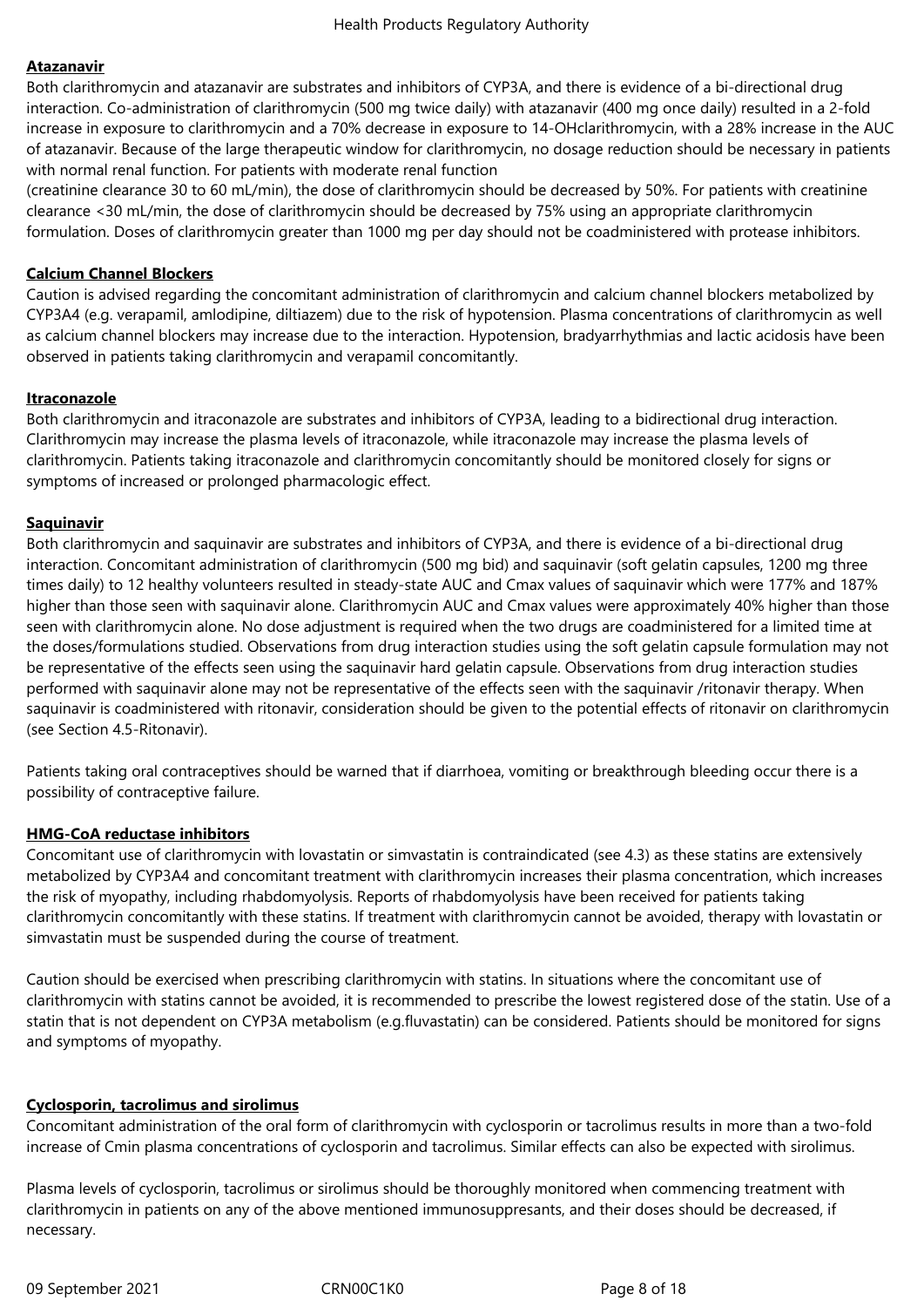Clarithromycin discontinuation in those patients also requires a thorough monitoring of cyclosporin, tacrolimus or sirolimus plasma levels to guide dose adjustment.

# **Warfarin**

The use of Clarithromycin in patients receiving warfarin may result in a potentiation of the effects of warfarin. Prothrombin time should be frequently monitored in these patients.

The use of clarithromycin in patients concurrently taking other drugs metabolized by the cytochrome p450 system (e.g. cilostazol, methylprednisolone, sildenafil, vinblastine) may be associated with elevations in serum levels of these other medicinal products.

Clarithromycin has been shown not to interact with oral contraceptives.

# **4.6 Fertility, pregnancy and lactation**

# Pregnancy

The safety of Clarithromycin during pregnancy and breast-feeding of infants has not been established. Based on variable results obtained from animal studies, and experience in humans, the possibility of adverse effects on embryofoetal development cannot be excluded. Some observational studies evaluating exposure to clarithromycin during the first and second trimester have reported an increased risk of miscarriage compared to no antibiotic use or other antibiotic use during the same period. The available epidemiological studies on the risk of major congenital malformations with use of macrolides including clarithromycin during pregnancy provide conflicting results.

Therefore, use during pregnancy is not advised without carefully weighing the benefits against risk (see section 5.3).

# Breast-feeding

The safety of clarithromycin for using during breast-feeding of infants has not been established. Clarithromycin is excreted into human breast milk in small amounts. It has been estimated that an exclusively breastfed infant would receive about 1.7% of the maternal weight-adjusted dose of clarithromycin

## Fertility

In the rat, fertility studies have not shown any evidence of harmful effects (see section 5.3).

# **4.7 Effects on ability to drive and use machines**

There are no data on the effect of clarithromycin on the ability to drive or use machines. The potential for dizziness, vertigo, confusion and disorientation, which may occur with the medication, should be taken into account before patients drive or use machines.

# **4.8 Undesirable effects**

# a. Summary of the safety profile

The most frequent and common adverse reactions related to clarithromycin therapy for both adult and peadiatric populations are abdominal pain, diarrhoea, nausea, vomiting and taste perversion. These adverse reactions are usually mild in intensity and are consistent with the known safety profile of macrolide antibiotics (see section b of section 4.8).

There was no significant difference in the incidence of these gastrointestinal adverse reactions during clinical trials between the patient population with or without pre-existing mycobacterial infections.

## b. Tabulated summary of adverse reactions

The following table displays adverse reactions reported in clinical trials and from post-marketing experience with clarithromycin immediate-release tablets, granules for oral suspension, powder for solution for injection, extended release tablets and modified-release tablets.

The reactions considered at least possibly related to clarithromycin are displayed by system organ class and frequency using the following convention:

very common (≥1/10), common (≥ 1/100 to < 1/10), uncommon (≥ 1/1,000 to < 1/100), Rare (≥1/10,000 to <1/1,000), Very rare (<1/10,000) and not known: frequency cannot be estimated from the available data Within each frequency grouping, adverse reactions are presented in order of decreasing seriousness when the seriousness could be assessed.

| (21/10)<br>$'$ /10)<br><1/100)<br>cannot be<br>to | Verv<br><b>System Organ</b><br>common<br><b>Class</b> | Common<br>(≥1/100 to | <b>Uncommon</b><br>(≥1/1,000 to | Rare<br>(≥1/10,000 | Very rare<br>(<1/10,000) | <b>Not Known</b><br>frequency |
|---------------------------------------------------|-------------------------------------------------------|----------------------|---------------------------------|--------------------|--------------------------|-------------------------------|
|---------------------------------------------------|-------------------------------------------------------|----------------------|---------------------------------|--------------------|--------------------------|-------------------------------|

09 September 2021 CRN00C1K0 Page 9 of 18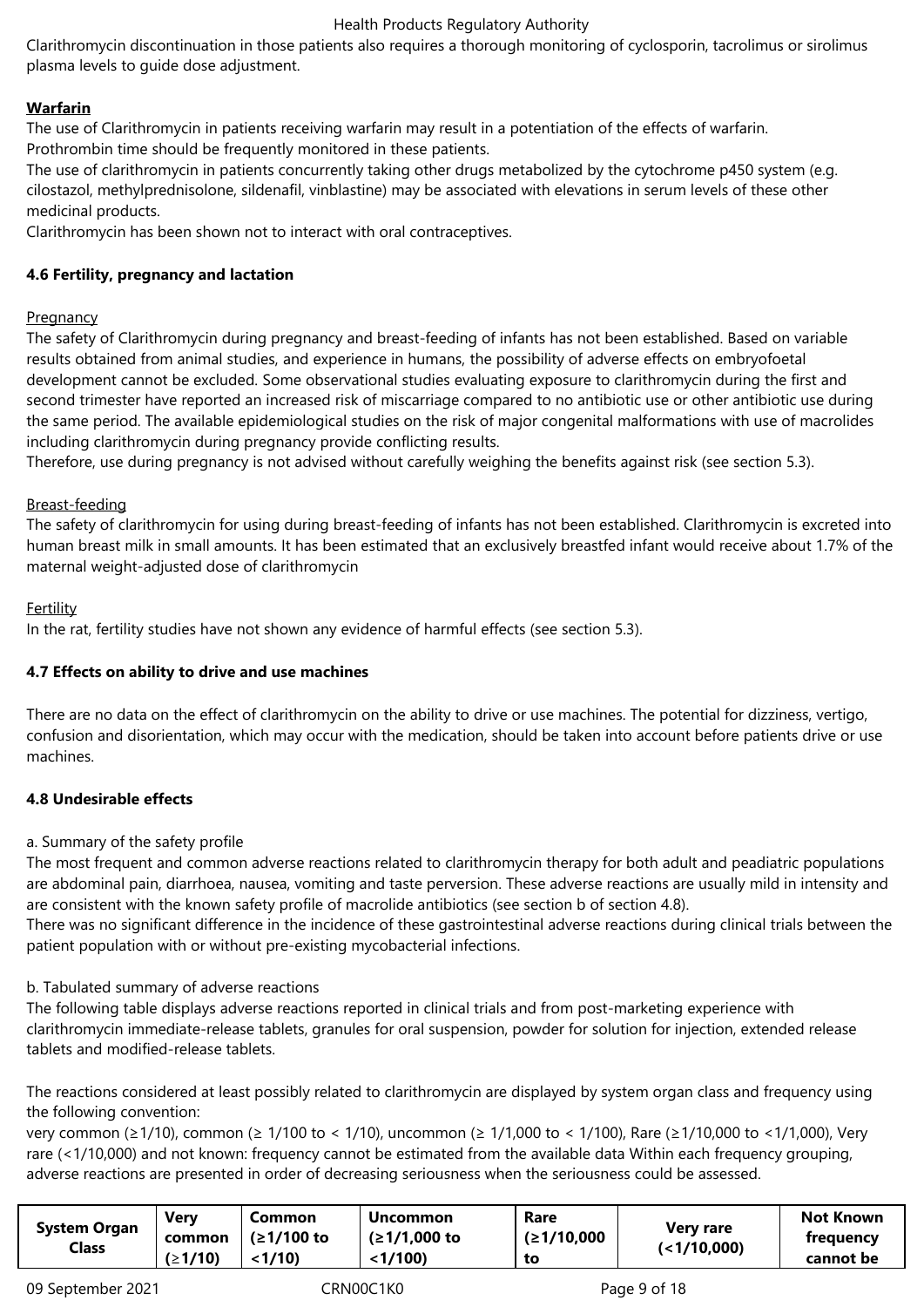|                                                   |       |                                                                                                                          |                                                                                                                                                                                | < 1/1,000   |                                                                                                          | estimated<br>from the<br>available data                                                                                                                  |  |  |
|---------------------------------------------------|-------|--------------------------------------------------------------------------------------------------------------------------|--------------------------------------------------------------------------------------------------------------------------------------------------------------------------------|-------------|----------------------------------------------------------------------------------------------------------|----------------------------------------------------------------------------------------------------------------------------------------------------------|--|--|
| <b>Infections and</b><br>infestations             |       | Oral monilia<br>(candidiasis),<br>prolonged use<br>may result in<br>the<br>overgrowth of<br>non-susceptible<br>organisms | Cellulitis <sup>1</sup> ,<br>candidiasis,<br>gastroenteritis <sup>2</sup> ,<br>infection <sup>3</sup> , vaginal<br>infection                                                   |             |                                                                                                          |                                                                                                                                                          |  |  |
| <b>Blood and</b><br>Lymphatic<br>system disorders |       |                                                                                                                          | Leucopenia,<br>neutropenia <sup>4</sup> ,<br>thrombocythaemia <sup>3</sup> ,<br>eosinophilia <sup>4</sup>                                                                      | $---$       | Thrombocytopenia                                                                                         | Agranulocytosis                                                                                                                                          |  |  |
| <b>Immune System</b><br><b>Disorders</b>          | $---$ |                                                                                                                          | Anaphylactoid<br>reaction <sup>1</sup> ,<br>hypersensitivity<br>Allergic reactions<br>ranging from<br>urticaria to mild<br>skin eruptions and<br>angioedema to<br>anaphylaxis. |             |                                                                                                          | Anaphylactic<br>reaction                                                                                                                                 |  |  |
| <b>Metabolism and</b><br>nutrition<br>disorders   | $---$ | $---$                                                                                                                    | Anorexia, decreased<br>appetite                                                                                                                                                | $-- -$      | $---$                                                                                                    | Hypoglycaemia<br>6                                                                                                                                       |  |  |
| <b>Psychiatric</b><br>disorders                   |       | Insomnia                                                                                                                 | Anxiety,<br>$n$ ervousness <sup>3</sup>                                                                                                                                        |             |                                                                                                          | Psychotic<br>disorder,<br>confusional<br>state,<br>depersonalisati<br>on, depression,<br>disorientation,<br>hallucination,<br>abnormal<br>dreams, mania. |  |  |
| Nervous system<br>disorders                       | $---$ | Headache,<br>smell<br>alteration<br>Dysgeusia                                                                            | Loss of<br>consciousness <sup>1</sup> ,<br>dyskinesia <sup>1</sup> ,<br>somnolence <sup>7</sup> ,<br>tremor                                                                    | convulsions | Paraesthesia, vertigo,<br>dizziness                                                                      | Ageusia,<br>parosmia,<br>anosmia                                                                                                                         |  |  |
| <b>Eye disorders</b>                              | $---$ | $---$                                                                                                                    |                                                                                                                                                                                |             | Uveitis mainly in<br>patients treated with<br>concomitant<br>rifabutin, most of<br>these were reversible |                                                                                                                                                          |  |  |
| <b>Ear and</b><br>Labyrinth<br><b>Disorders</b>   | $---$ | $---$                                                                                                                    | Vertigo, hearing<br>impaired                                                                                                                                                   | Tinnitus    | Reversible hearing<br>loss                                                                               | Deafness                                                                                                                                                 |  |  |
| <b>Cardiac</b><br><b>Disorders</b>                |       |                                                                                                                          | Cardiac arrest <sup>1</sup> ,<br>atrial fibrillation <sup>1</sup> ,<br>extrasystoles <sup>1</sup> ,<br>palpitations, QT<br>prolongation                                        | ---         |                                                                                                          | Ventricular<br>fibrillation,<br>Ventricular<br>tachycardia,<br>Torsade de<br>pointes.                                                                    |  |  |
| Vascular<br>disorders                             | $---$ | Vasodilation <sup>1</sup>                                                                                                | $---$                                                                                                                                                                          | ---         | $---$                                                                                                    | Haemorrhage <sup>9</sup>                                                                                                                                 |  |  |
| <b>Respiratory,</b>                               | $---$ | $---$                                                                                                                    | Asthma <sup>1</sup> , epistaxis <sup>2</sup> ,                                                                                                                                 | $---$       | $---$                                                                                                    | $---$                                                                                                                                                    |  |  |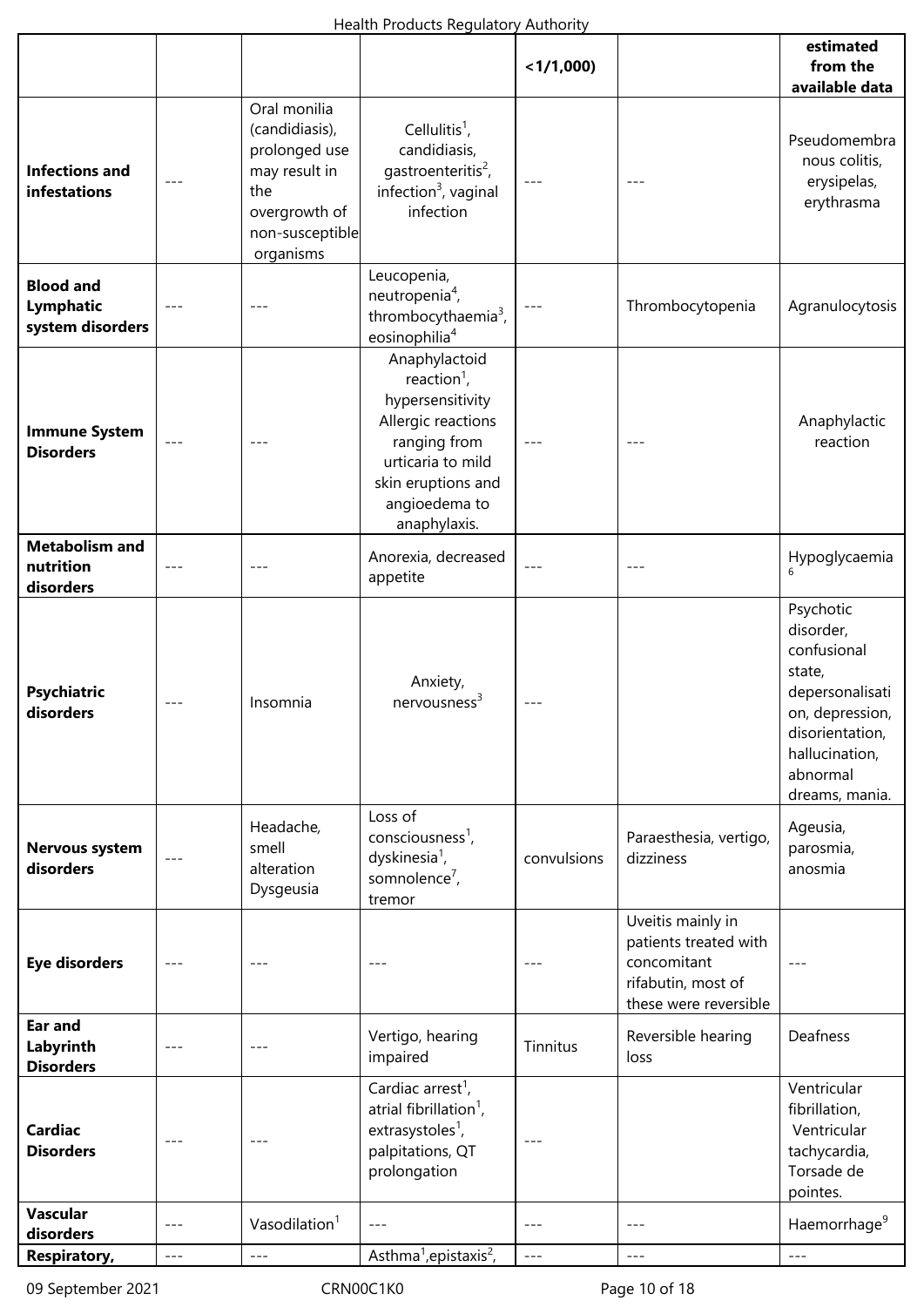|                                                                      |                                              |                                                                                                                                                                                                                     | Health Products Regulatory Authority                                                                                                                                                                                                                                                                          |       |                                                                                                                                                                        |                                                                                                                                                                                                         |
|----------------------------------------------------------------------|----------------------------------------------|---------------------------------------------------------------------------------------------------------------------------------------------------------------------------------------------------------------------|---------------------------------------------------------------------------------------------------------------------------------------------------------------------------------------------------------------------------------------------------------------------------------------------------------------|-------|------------------------------------------------------------------------------------------------------------------------------------------------------------------------|---------------------------------------------------------------------------------------------------------------------------------------------------------------------------------------------------------|
| thoracic and<br>mediastinal<br>disorder                              |                                              |                                                                                                                                                                                                                     | pulmonary<br>embolism                                                                                                                                                                                                                                                                                         |       |                                                                                                                                                                        |                                                                                                                                                                                                         |
| <b>Gastrointestinal</b><br>disorders                                 | $---$                                        | Nausea,<br>vomiting,<br>diarrhoea $^{10}$ ,<br>dyspepsia,<br>Abdominal<br>pain,<br>Stomatitis,<br>Glossitis, tooth<br>and tongue<br>discolouration<br>and taste<br>perversion, i.e.<br>metallic or<br>bitter taste. | Oesophagitis <sup>1</sup> ,<br>gastrooesophageal<br>reflux disease <sup>2</sup> ,<br>gastritis, proctalgia <sup>2</sup> ,<br>abdominal<br>distension <sup>4</sup> ,<br>constipation, dry<br>mouth, eructation,<br>flatulence,                                                                                 |       | Pancreatitis,<br>Pseudomembranous<br>colitis has been<br>reported very rarely<br>with clarithromycin<br>and may range in<br>severity from mild to<br>life threatening. |                                                                                                                                                                                                         |
| <b>Hepato-biliary</b><br>disorders                                   | $-- -$                                       | Liver function<br>test abnormal                                                                                                                                                                                     | Hepatic dysfunction,<br>which is usually<br>transient and<br>reversible, hepatitis <sup>4</sup><br>and cholestasis <sup>4</sup><br>with or without<br>jaundice, alanine<br>aminotransferase<br>increased, aspartate<br>aminotransferase<br>increased,<br>gamma-glutamyltra<br>nsferase increased <sup>4</sup> |       | Fatal hepatic failure<br>has been reported<br>particularly in<br>patients with<br>pre-existing liver<br>disease or taking<br>other hepatotoxic<br>medicinal products.  | Hepatic<br>failure $^{11}$ ,<br>jaundice<br>hepatocellular                                                                                                                                              |
| <b>Skin and</b><br>subcutaneous<br>tissue disorders                  |                                              | Rash,<br>hyperhidrosis                                                                                                                                                                                              | Exanthema.<br>Urticaria, Dermatitis<br>bullous <sup>1</sup> , pruritus,<br>rash<br>maculo-papular <sup>3</sup>                                                                                                                                                                                                |       | Severe cutaneous<br>adverse reactions<br>$(SCAR)$ :<br>Stevens-Johnson<br>syndrome / Toxic<br>epidermal necrolysis                                                     | Severe<br>cutaneous<br>adverse<br>reactions<br>(SCAR): Drug<br>rash with<br>eosinophilia<br>and systemic<br>symptoms<br>(DRESS), acne,<br>acute<br>generalised<br>exanthematous<br>pustulosis<br>(AGEP) |
| <b>Musculoskeletal</b><br>and connective<br>tissue disorders         | $- - -$                                      | $---$                                                                                                                                                                                                               | Arthralgia, Myalgia <sup>2</sup> ,<br>Muscle spasms $3$ ,<br>musculoskeletal<br>stiffness <sup>1</sup>                                                                                                                                                                                                        | $---$ | $---$                                                                                                                                                                  | Rhabdomyolysi<br>$s^{2,12}$ , myopathy                                                                                                                                                                  |
| <b>Renal and</b><br>urinary<br>disorders                             | $-- -$                                       | $---$                                                                                                                                                                                                               | <b>Blood creatinine</b><br>increased <sup>1</sup> , blood<br>urea increased <sup>1</sup>                                                                                                                                                                                                                      | $---$ | Interstitial nephritis,<br>Renal failure                                                                                                                               | Nephritis<br>interstitial                                                                                                                                                                               |
| <b>General</b><br>disorders and<br>administration<br>site conditions | Injection-<br>site<br>phlebitis <sup>1</sup> | Injection-site<br>inflammation <sup>1</sup> ,<br>tenderness<br>and $\text{pain}^1$                                                                                                                                  | Malaise <sup>4</sup> , pyrexia <sup>3</sup> ,<br>asthenia, chest<br>pain <sup>4</sup> , chills <sup>4</sup> ,<br>fatigue <sup>4</sup>                                                                                                                                                                         |       |                                                                                                                                                                        |                                                                                                                                                                                                         |
| <b>Investigations</b>                                                | $---$                                        | <b>Elevated BUN</b>                                                                                                                                                                                                 | Elevated serum<br>creatinine, altered                                                                                                                                                                                                                                                                         |       | Hypoglycaemia has<br>been observed                                                                                                                                     | International<br>normalised                                                                                                                                                                             |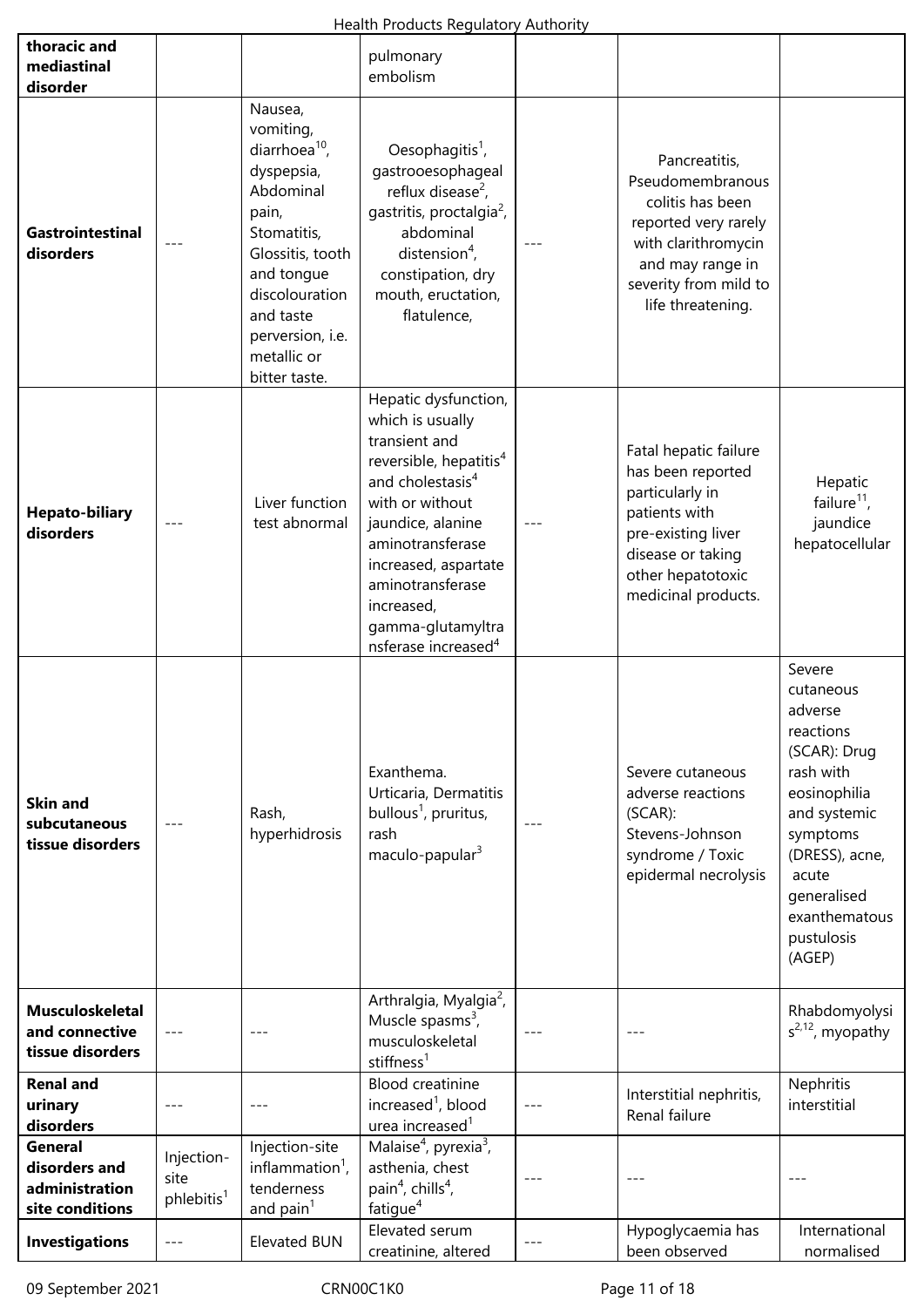| - 7 - - - -                    |                     |             |
|--------------------------------|---------------------|-------------|
| liver function tests           |                     |             |
| (increased                     |                     |             |
| transaminase levels),          |                     |             |
| prolonged                      |                     | ratio       |
| prothrombin time               | especially after    | increased9, |
| (increased INR),               | concomitant         | prothrombin |
| albumin globulin               | administration with | time        |
| ratio abnormal <sup>1</sup> ,  | antidiabetic        | prolonged9, |
| blood alkaline                 | medicinal products  | urine color |
| phosphatase                    | and insulin         | abnormal    |
| increased <sup>4</sup> , blood |                     |             |
| lactate                        |                     |             |
| dehydrogenase                  |                     |             |
| increased <sup>4</sup>         |                     |             |

1 ADRs reported only for the Powder for Solution for Injection formulation

2 ADRs reported only for the Extended-Release Tablets formulation

3 ADRs reported only for the Granules for Oral Suspension formulation

4 ADRs reported only for the Immediate-Release Tablets formulation

10,11,12 See section a)

6,7,9 See section c)

c. Description of selected adverse reactions

Injection site phlebitis, injection site pain, vessel puncture site pain, and injection site inflammation are specific to the clarithromycin intravenous formulation.

In very rare instances, hepatic failure with fatal outcome has been reported and generally has been associated with serious underlying diseases and/or concomitant medications (see section 4.4).

A special attention to diarrhoea should be paid as Clostridium difficile-associated diarrhoea (CDAD) has been reported with use of nearly all antibacterial agents including clarithromycin, and may range in severity from mild diarrhoea to fatal colitis. (see section 4.4)

In the event of severe acute hypersensitivity reactions, such as anaphylaxis, Stevens-Johnson Syndrome and toxic epidermal necrolysis, clarithromycin therapy should be discontinued immediately and appropriate treatment should be urgently initiated (see section 4.4).

As with other macrolides, QT prolongation, ventricular tachycardia, and torsade de pointes have rarely been reported with clarithromycin (see section 4.4 and 4.5).

Pseudomembranous colitis has been reported with nearly all antibacterial agents, including clarithromycin, and may range in severity from mild to life threatening. Therefore, it is important to consider this diagnosis in patients who present with diarrhoea subsequent to the administration of antibacterial agents (see section 4.4). In some of the reports of rhabdomyolysis, clarithromycin was administered concomitantly with statins, fibrates, colchicine or allopurinol (see section 4.3 and 4.4).

There have been post-marketing reports of colchicine toxicity with concomitant use of clarithromycin and colchicine, especially in elderly and/or patients with renal insufficiency, some with a fatal outcome. (see sections 4.4 and 4.5).

There have been rare reports of hypoglycaemia, some of which have occurred in patients on concomitant oral hypoglycaemic agents or insulin (see section 4.4 and 4.5).

There have been post-marketing reports of drug interactions and central nervous system (CNS) effects (e.g. somnolence and confusion) with the concomitant use of clarithromycin and triazolam. Monitoring the patient for increased CNS pharmacological effects is suggested (see section 4.5).

There is a risk of serious haemorrhage and significant elevations in INR and prothrombin time when clarithromycin is co-administered with warfarin. INR and prothrombin times should be frequently monitored while patients are receiving clarithromycin and oral anticoagulants concurrently (see section 4.4 and 4.5).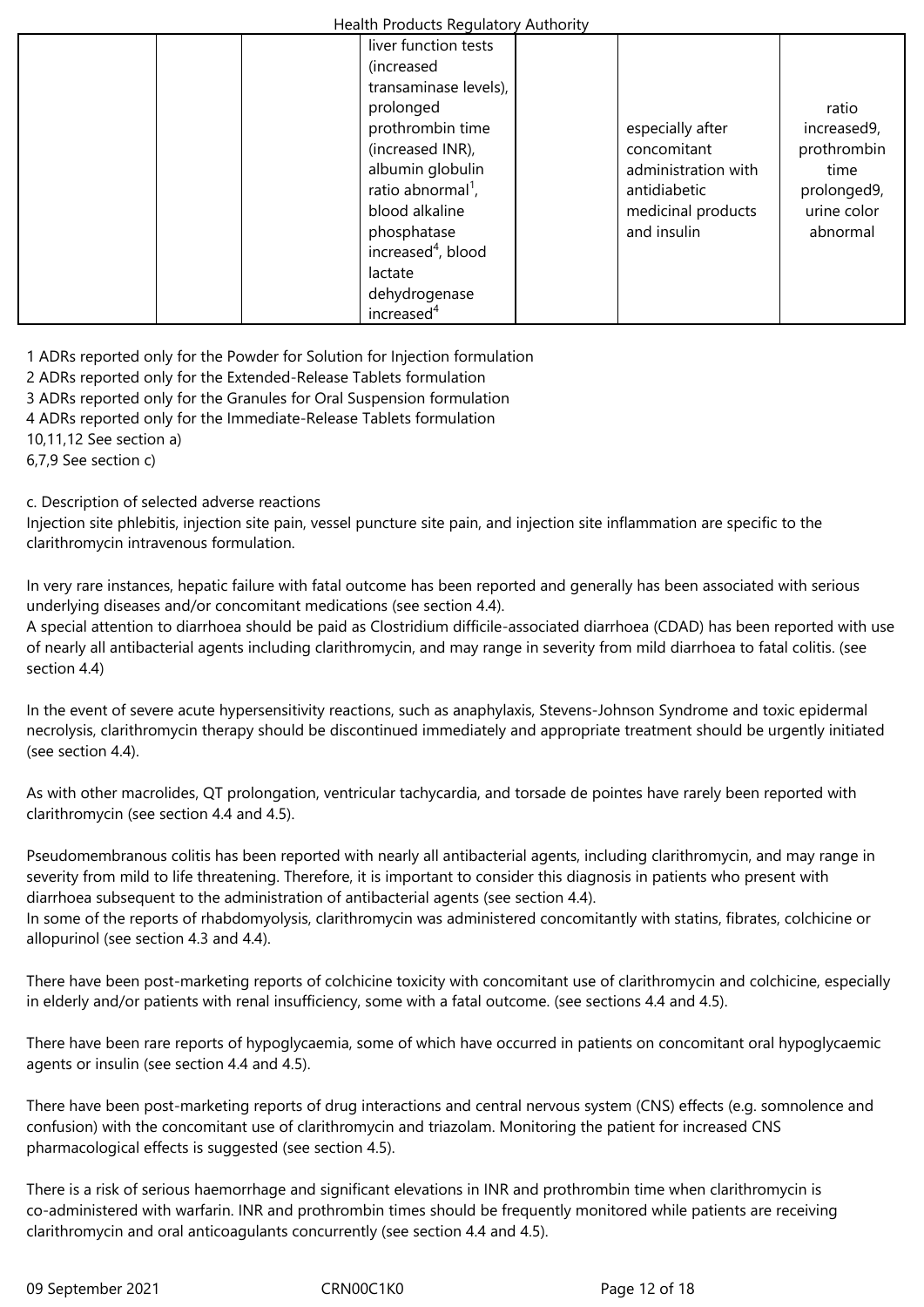Special population: Adverse Reactions in Immunocompromised Patients (see section e)

## d. Paediatric populations

Clinical trials have been conducted using clarithromycin paediatric suspension in children 6 months to 12 years of age. Therefore, children under 12 years of age should use clarithromycin paediatric suspension.

Frequency, type and severity of adverse reactions in children are expected to be the same as in adults.

## e. Other special populations

Immunocompromised patients

In AIDS and other immunocompromised patients treated with the higher doses of clarithromycin over long periods of time for mycobacterial infections, it was often difficult to distinguish adverse events possibly associated with clarithromycin administration from underlying signs of Human Immunodeficiency Virus (HIV) disease or intercurrent illness.

In adult patients, the most frequently reported adverse reactions by patients treated with total daily doses of 1000 mg and 2000mg of clarithromycin were: nausea, vomiting, taste perversion, abdominal pain, diarrhoea, rash, flatulence, headache, constipation, hearing disturbance, Serum Glutamic Oxaloacetic Transaminase (SGOT) and Serum Glutamic Pyruvate Transaminase (SGPT) elevations. Additional low-frequency events included dyspnoea, insomnia and dry mouth. The incidences were comparable for patients treated with 1000mg and 2000mg, but were generally about 3 to 4 times as frequent for those patients who received total daily doses of 4000mg of clarithromycin.

In these immunocompromised patients, evaluations of laboratory values were made by analysing those values outside the seriously abnormal level (i.e. the extreme high or low limit) for the specified test. On the basis of these criteria, about 2% to 3% of those patients who received 1000mg or 2000mg of clarithromycin daily had seriously abnormal elevated levels of SGOT and SGPT, and abnormally low white blood cell and platelet counts.

A lower percentage of patients in these two dosage groups also had elevated Blood Urea Nitrogen levels. Slightly higher incidences of abnormal values were noted for patients who received 4000mg daily for all parameters except White Blood Cell.

## Reporting of suspected adverse reactions

Reporting suspected adverse reactions after authorisation of the medicinal product is important. It allows continued monitoring of the benefit/risk balance of the medicinal product. Healthcare professionals are asked to report any suspected adverse reactions via HPRA Pharmacovigilance. Website: www.hpra.ie.

# **4.9 Overdose**

There is no experience of overdosage after IV administration of clarithromycin. However, reports indicate that the ingestion of large amounts of clarithromycin orally can be expected to produce gastro-intestinal symptoms. One patient who had a history of bipolar disorder ingested 8 grams of clarithromycin and showed altered mental status, paranoid behaviour, hypokalaemia and hypoxaemia.

Symptoms of overdose may largely correspond to the profile of adverse reactions, that could be treated by gastric lavage and supportive measures.

Adverse reactions accompanying overdosage should be treated by the prompt elimination of unabsorbed drug and supportive measures. As with other macrolides, clarithromycin serum levels are not expected to be appreciably affected by haemodialysis or peritoneal dialysis.

In the case overdosage, clarithromycin IV (powder for solution for injection) should be discontinued and all other appropriate supportive measures should be instituted.

# **5 PHARMACOLOGICAL PROPERTIES**

## **5.1 Pharmacodynamic properties**

Pharmacotherapeutic group: Antibacterial for systemic use, macrolides, ATC code: J01FA09

Mechanism of action

09 September 2021 CRN00C1K0 Page 13 of 18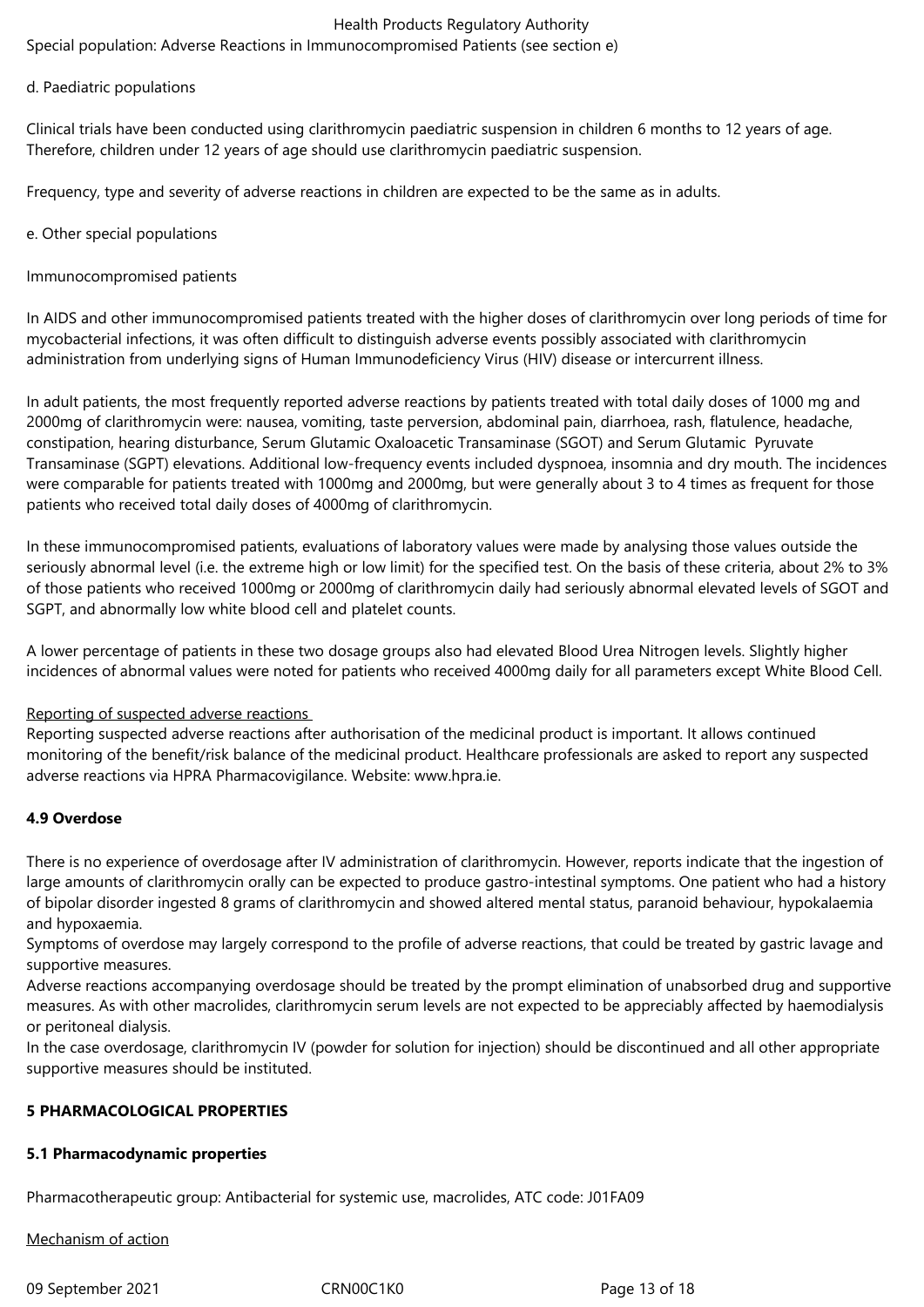Clarithromycin is an antibiotic belonging to the macrolide antibiotic group. It exerts its antibacterial action by selectively binding to the 50s ribosomal sub-unit of susceptible bacteria preventing translocation of activated amino acids. It inhibits the intracellular protein synthesis of susceptible bacteria. The 14(R)-hydroxy metabolite of clarithromycin, a product of the metabolisation of the parent substance which is found in humans, also has an antibacterial effect. The MICs of this metabolite are equal or twofold higher than the MICs of the parent compound except for H. influenzae where the 14- hydroxy metabolite is two-fold more active than the parent compound.

# Pharmacodynamic effects

The most important pharmacodynamic parameters for predicting macrolide activity are not conclusively established. The time above MIC (T/MIC) may correlate best with efficacy for clarithromycin, however since clarithromycin concentrations achieved in respiratory tissues and epithelial lining fluids exceed those in plasma, using parameters based on plasma concentrations may fail to predict accurately the response for respiratory tract infections.

# Mechanisms of resistance

Resistance to clarithromycin can be based on the following mechanisms:

- Target site modification: (conferred by the ermB gene) As a result of the methylation of 23S rRNS, the affinity for the ribosomal binding sites is reduced, leading to high- level macrolide resistance to macrolides (M) and cross reference to lincosamides (L) and Group B streptograms (SB) (so called MLSB phenotype);
- Active drug efflux: Resistance can be caused as a result of an increase in the number of active efflux pumps in the cytoplasmic membrane (so-called M phenotype); active drug efflux among pneumococci is mediated by a membrane efflux pump encoded by the mefA gene. This mechanism results in low to mid-level resistance.
- The enzymatic inactivation of macrolides is only of subordinate clinical importance.

| V.5.1 Macrolides<br>V.5.2/<br>Lincosamide<br>5<br>V.5.3<br>Sreptogramins<br>(MLS) |           | Enterobacteriaceae | Pseudomonas | Acinetobacter | Staphylococcus | Enterococcus | Species-related breakpoints $(S \leq /R>)$<br>Streptococcus A,B,C,G | S.pneumeniae      | Other streptococci | Huddusasse | M.satarr_halis | <b>N</b> generrheege | <b>M.meningitidis</b> | Gram-negative anaerobes | <b>Gram-positive anaerobes</b> | Helicobacter pylori | Non-<br>species<br>related<br>break-<br>points.<br>A<br>$S \leq /R$ |
|-----------------------------------------------------------------------------------|-----------|--------------------|-------------|---------------|----------------|--------------|---------------------------------------------------------------------|-------------------|--------------------|------------|----------------|----------------------|-----------------------|-------------------------|--------------------------------|---------------------|---------------------------------------------------------------------|
| antimicrobials                                                                    |           |                    |             |               |                |              |                                                                     |                   |                    |            |                |                      |                       |                         |                                |                     |                                                                     |
| Clarithromycin <sup>B,C</sup>                                                     | <b>RD</b> | $- -$              | $- -$       |               | 1/2            |              | 0.5                                                                 | 0.25/0.25/<br>0.5 | IE                 | $1/32^{D}$ | 0.25/<br>0.5   |                      | --                    | --                      | $ \sim$                        | 0.25<br>/ 0.5       | IE                                                                  |
|                                                                                   |           |                    |             |               |                |              |                                                                     |                   |                    |            |                |                      |                       |                         |                                |                     |                                                                     |

*EUCAST Breakpoints: Macrolides, lincosamides, streptogramins - EUCAST clinical MIC breakpoints 2008-06-19 (v 1.2)*

A. Non-species related breakpoints have been determined mainly on the basis of PK/PD data and are independent of MIC distributions of specific species. They are for use only for species not mentioned in the table or footnotes However, pharmacodynamic data for calculation of macrolide, lincosamines and streptogramins non-species related breakpoints are not robust, hence IE.

B. Erythromycin can be used to determine the susceptibility of the listed bacteria to the other macrolides (azithromycin, clarithromycin and roxithromycin). Macrolides administered intravenously are active against Legionella pneumophila (erythromycin MIC \_1 mg/L for wild type isolates). Macrolides have been used in the treatment of infections with Campylobacter jejuni (erythromycin MIC \_4 mg/L for wild type isolates). Azithromycin has been used in the treatment of infections with S. typhi (MIC \_16 mg/L for wild type isolates) and Shigella spp.

09 September 2021 CRN00C1K0 Page 14 of 18 C. Clarithromycin is used for the eradication of H. pylori (MIC \_0.25 mg/L for wild type isolates). D. The correlation between H. influenzae macrolide MICs and clinical outcome is weak. Therefore, breakpoints for macrolides and related antibiotics were set to categorise wild type H. influenzae as intermediate.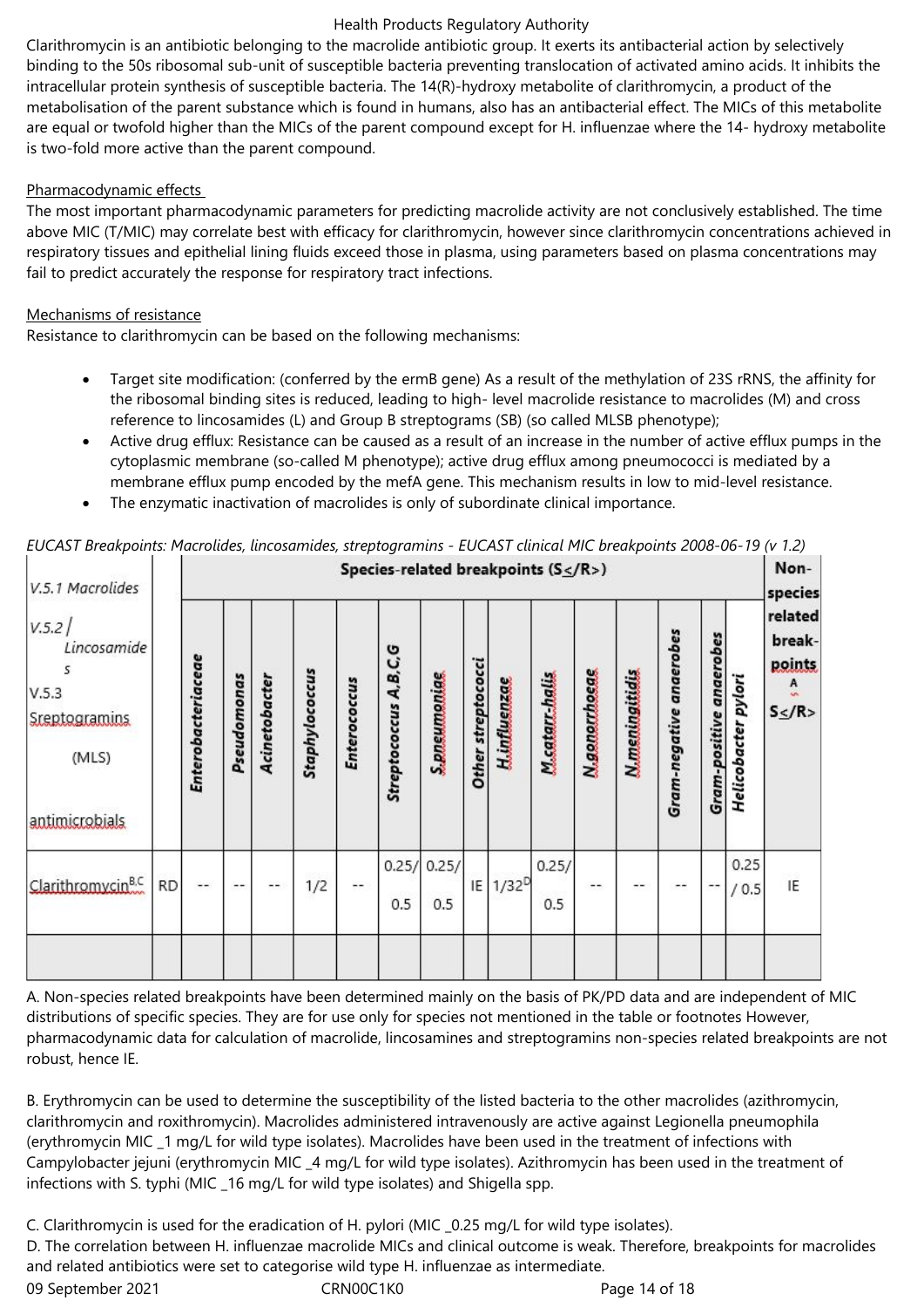## Susceptibility:

The prevalence of acquired resistance may vary geographically and with time for selected species and local information on resistance is desirable, particularly when treating severe infections. As necessary, expert advise should be sought when the local prevalence of resistance increased is such that the utility of the agent in at least in some types of infections is questionable.

Clarithromycin 500 mg/vial Powder for Solution for Injection is usually active against the following organisms in vitro:

Gram-positive Bacteria: *Staphylococcus aureus* (methicillin susceptible*); Streptococcus pyogenes* (Group A beta-haemolytic streptococci); *alpha-haemolytic streptococcus* (viridans group); *Streptococcus* (Diplococcus) *pneumoniae*; *Streptococcus agalactiae; Listeria monocytogenes*.

Gram-negative Bacteria: *Haemophilus influenzae, Haemophilus parainfluenzae, Moraxella (Branhamella) catarrhalis, Neisseria gonorrhoeae; Legionella pneumophila, Bordetella pertussis, Helicobacter pylori; Campylobacter jejuni.*

Mycoplasma: *Mycoplasma pneumoniae; Ureaplasma urealyticum*.

Other Organisms: *Chlamydia trachomatis; Mycobacterium avium; Mycobacterium leprae; Chlamydia pneumoniae.*

Anaerobes: *Macrolide-susceptible Bacteriodes fragilis; Clostridium perfringens; Peptococcus species; Peptostreptococcus species; Propionibacterium acnes.*

Clarithromycin has bactericidal activity against several bacterial strains. These organisms include *H. influenzae, Streptococcus pneumoniae, Streptococcus pyogenes, Streptococcus agalactiae, Morazella (Brahamella) catarrhalis, Neisseria gonorrhoeae, Helicobacter pylori and Campylobacter spp*.

The activity of clarithromycin against *H. pylori* is greater at neutral pH than at acid pH.

## **5.2 Pharmacokinetic properties**

The microbiologically active metabolite 14-hydroxyclarithromycin is formed by first pass metabolism as indicated by lower biovailability of the metabolite following IV administration. Following IV administration the blood levels of clarithromycin achieved are well in excess of the MIC 90s for the common pathogens and the levels of 14-hydroxyclarithromycin exceed the necessary concentrations for important pathogens, e.g. *H. influenzae*.

The pharmacokinetics of clarithromycin and the 14-hydroxy metabolite are non-linear due to saturation of hepatic metabolism at high doses; steady state is achieved by day 3 of IV dosing. Following a single 500mg IV dose over 60 minutes, about 33% clarithromycin and 11% 14-hydroxyclarithromycin is excreted in the urine at 24 hours.

## Distribution

Clarithromycin penetrates rapidly into various body tissues and fluids. In adults the volume of distribution ranges from 200 to 400 litres. Tissue concentrations in lung and tonsils have been found to be several times higher than plasma levels.

Clarithromycin is 80% bound to plasma proteins at therapeutic levels.

## Biotransformation and Elimination

Clarithromycin is metabolised in the liver by the cytochrome P-450 enzyme system quickly and to a large extent. The microbiologically active metabolite 14-hydroxyclarithromycin is formed by first pass metabolism as indicated by lower bioavailability of the metabolite following IV administration.

Following a single 500mg IV dose over 60 minutes, about 33% clarithromycin and 11% 14-hydroxyclarithromycin is excreted in the urine at 24 hours.

In patients with renal impairment an increase of clarithromycin plasma levels and its active metabolite has been observed.

## **5.3 Preclinical safety data**

Fertility, Reproduction and Teratogenicity

09 September 2021 CRN00C1K0 Page 15 of 18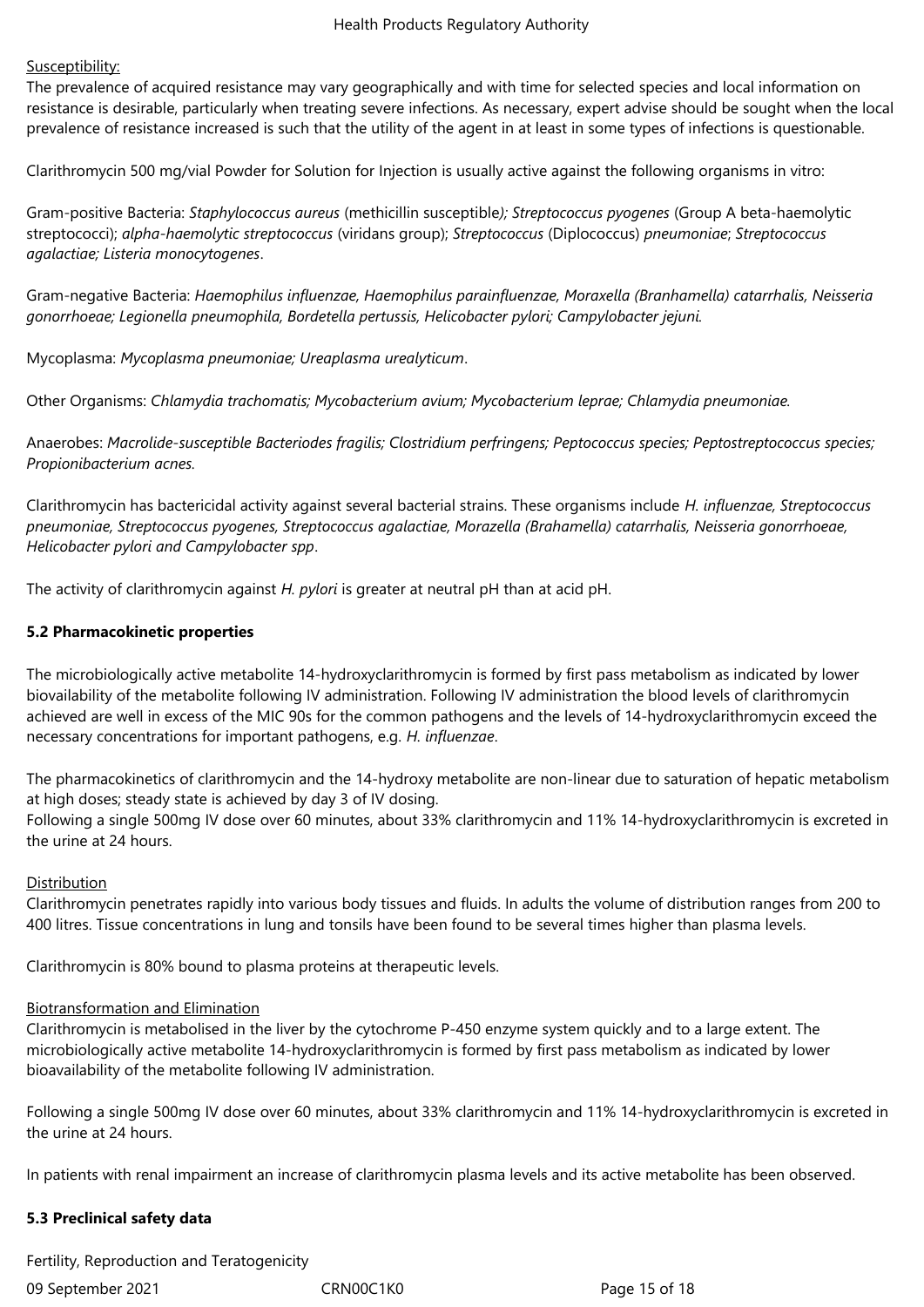No fertility studies with intravenous (I.V.) administration of clarithromycin have been conducted. Oral fertility and reproduction studies in rats have shown no adverse effects.

In acute toxicity studies in mouse and rat, the median lethal dose was greater than the highest feasible dose for administration (5g/kg).

In repeated dose studies, toxicity was related to dose, duration of treatment and species. Dogs were more sensitive than primates or rats. The major clinical signs at toxic doses included emesis, weakness, reduced food consumption and weight gain, salivation, dehydration and hyperactivity. In all species the liver was the primary target organ at toxic doses. Hepatotoxicity was detectable by early elevations of liver function tests. Discontinuation of the drug generally resulted in a return to or toward normal results. Other tissues less commonly affected included the stomach, thymus and other lymphoid tissues and the kidneys.

At near therapeutic doses, conjunctival injection and lacrimation occurred only in dogs. At a massive dose of 400mg/kg/day, some dogs and monkeys developed corneal opacities and/or oedema.

Fertility and reproduction studies in rats have shown no adverse effects. Teratogenicity studies in rats (Wistar (p.o.) and Sprague-Dawley (p.o. and i.v.)), New Zealand White rabbits and cynomolgous monkeys failed to demonstrate any teratogenicity from clarithromycin.

Intravenous embryo-foetal toxicity studies demonstrated no evidence of embryo-foetal toxicity or teratogenicity at maternally toxic dosages up to 160 mg/kg/day in rats (TILDE OPERATOR (8764)1.5 times the maximum recommended human dose (MRHD) on a mg/m2 basis) and 30 mg/kg/day in rabbits (TILDE OPERATOR (8764)0.6 times the MRHD on a mg/m2 basis). In rabbits, in utero foetal loss occurred at an intravenous dose of 33 mg/m2, which is 17 times less than the MRHD of 618 mg/m2. Oral teratogenicity studies in rats, rabbits and monkeys failed to demonstrate any teratogenicity from clarithromycin at the highest doses tested up to 1.5, 2.4 and 1.5 times the MRHD of 1 g/day P.O. on a mg/m2 basis in the respective species. However, a further similar study in Sprague-Dawley rats indicated a low (6%) incidence of cardiovascular abnormalities which appeared to be due to spontaneous expression of genetic changes. Two mouse studies revealed a variable incidence (3-30%) of cleft palate and in monkeys embryonic loss was seen but only at dose levels which were clearly toxic to the mothers.

# **6 PHARMACEUTICAL PARTICULARS**

# **6.1 List of excipients**

Lactobionic acid.

# **6.2 Incompatibilities**

None known.

However, Clarithromycin 500 mg, powder for concentrate for solution for infusion, should only be diluted with the diluents recommended.

# **6.3 Shelf life**

## **Unopened vials: 4 years**

# **After reconstitution in 10 ml water for injections:**

Chemical and physical in-use stability has been demonstrated for 24 hours at 25°C and for 48 hours at 5°C. From a microbiological point of view, the product should be diluted immediately. If not diluted immediately in-use storage times and conditions prior to use are the responsibility of the user and would normally not be longer than 24 hours at 2°C to 8°C, unless reconstitution has taken place in controlled and validated aseptic conditions.

# **After dilution to 250 ml in an appropriate diluent:**

Chemical and physical in-use stability has been demonstrated for 6 hours at 25°C and for 48 hours at 5°C. From a microbiological point of view, the solution for infusion should be used immediately. If not used immediately, in-use storage times and conditions prior to use are the responsibility of the user and would normally not be longer than 24 hours at 2°C to 8°C, unless dilution has taken place in controlled and validated aseptic conditions.

09 September 2021 CRN00C1K0 Page 16 of 18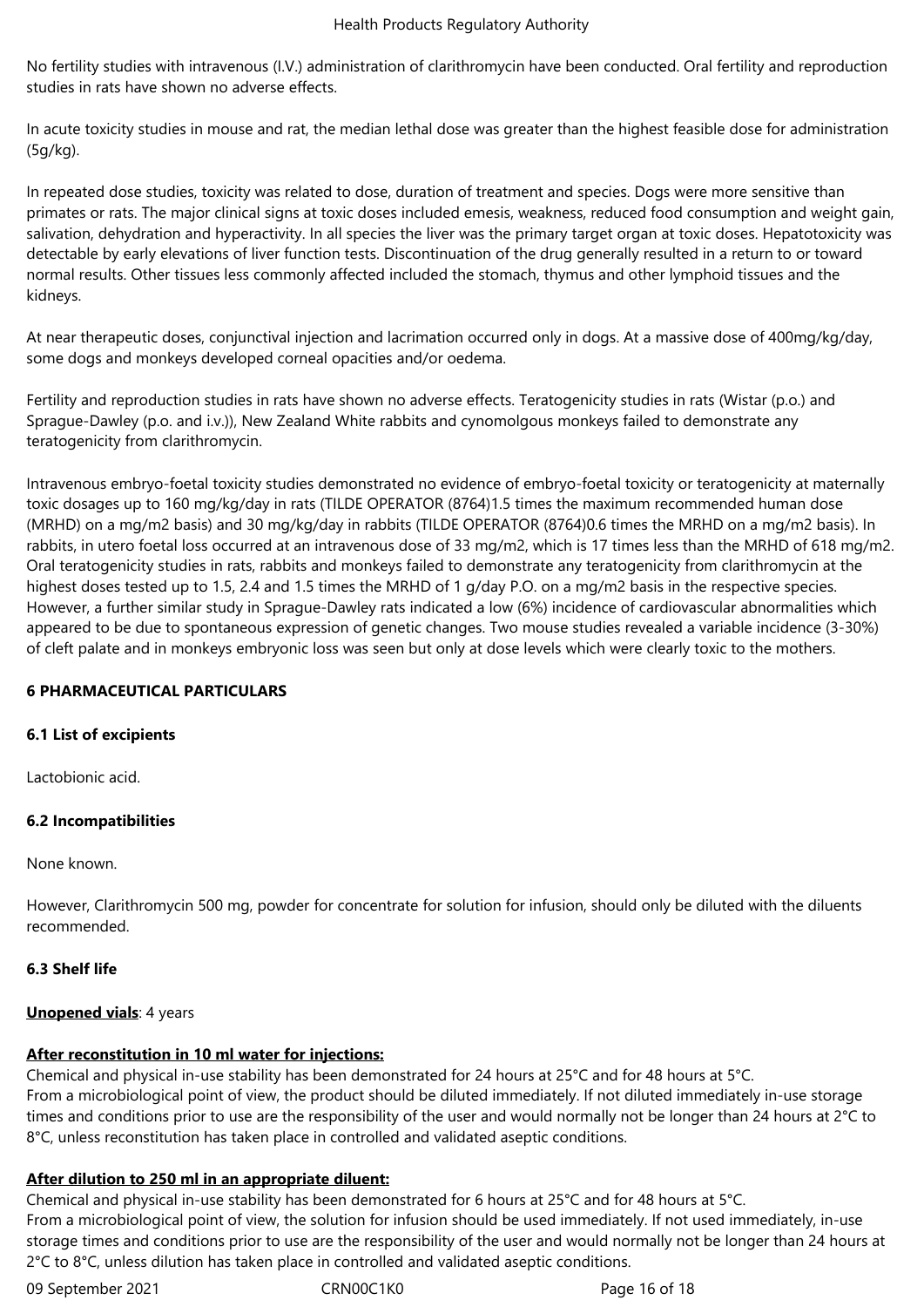## **6.4 Special precautions for storage**

Do not store above 30° C.

Store in the original container in order to protect from light.

For storage conditions of the reconstituted/diluted medicinal product, see section 6.3.

# **6.5 Nature and contents of container**

26 ml, type I clear glass vial of European Pharmacopoeia quality, sealed with a type I bromobutyl stopper of European Pharmacopoeia quality and an aluminium cap. Vials are packed in units of 1, 4 and 6. Pack size 500mg. Not all pack sizes may be marketed

# **6.6 Special precautions for disposal of a used medicinal product or waste materials derived from such medicinal product and other handling of the product**

Clarithromycin 500 mg, powder for concentrate for solution for infusion should be administered into one of the larger proximal veins as an IV infusion over 60 minutes, using a solution concentration of about 2mg/ml. Clarithromycin should not be given as a bolus or by intramuscular injection. For single use only.

# **A. Preparation of the vial solution**

Inject 10 ml of water for injections into a vial containing the product. Shake until the vial contents have dissolved. Use only water for injections for the dissolution. Other solvents may result in the formation of a precipitate. Do not use solutions of inorganic salts or solutions containing preservatives.

1 ml of the vial solution prepared in this way contains 50 mg clarithromycin lactobionate.

For storage conditions for the reconstituted medicinal product see Section 6.3

# **B. Preparation of infusion solution**

Make up 10ml of the vial solution prepared in step A (containing 500 mg clarithromycin lactobionate) to 250 ml using one of the following solutions: 0.9% Sodium Chloride, 5% Dextrose, 5% Dextrose in 0.3% sodium chloride, 5% Dextrose in 0.45% sodium chloride, 5% Dextrose in Ringer's lactate solution and Ringer's lactate solution. 1ml of the infusion solution prepared in this way contains 2mg clarithromycin lactobionate. For storage conditions for the diluted medicinal product see Section 6.3

IMPORTANT: BOTH DILUENT STEPS (A and B) SHOULD BE COMPLETED BEFORE USE.

Any unused medicinal product or waste material should be disposed of in accordance with local requirements.

# **7 MARKETING AUTHORISATION HOLDER**

Amdipharm Limited Temple Chambers 3 Burlington Road Dublin 4 Ireland

## **8 MARKETING AUTHORISATION NUMBER**

PA1142/022/001

# **9 DATE OF FIRST AUTHORISATION/RENEWAL OF THE AUTHORISATION**

Date of first authorisation: 13 August 2010

Date of last renewal: 27 June 2012

09 September 2021 CRN00C1K0 Page 17 of 18